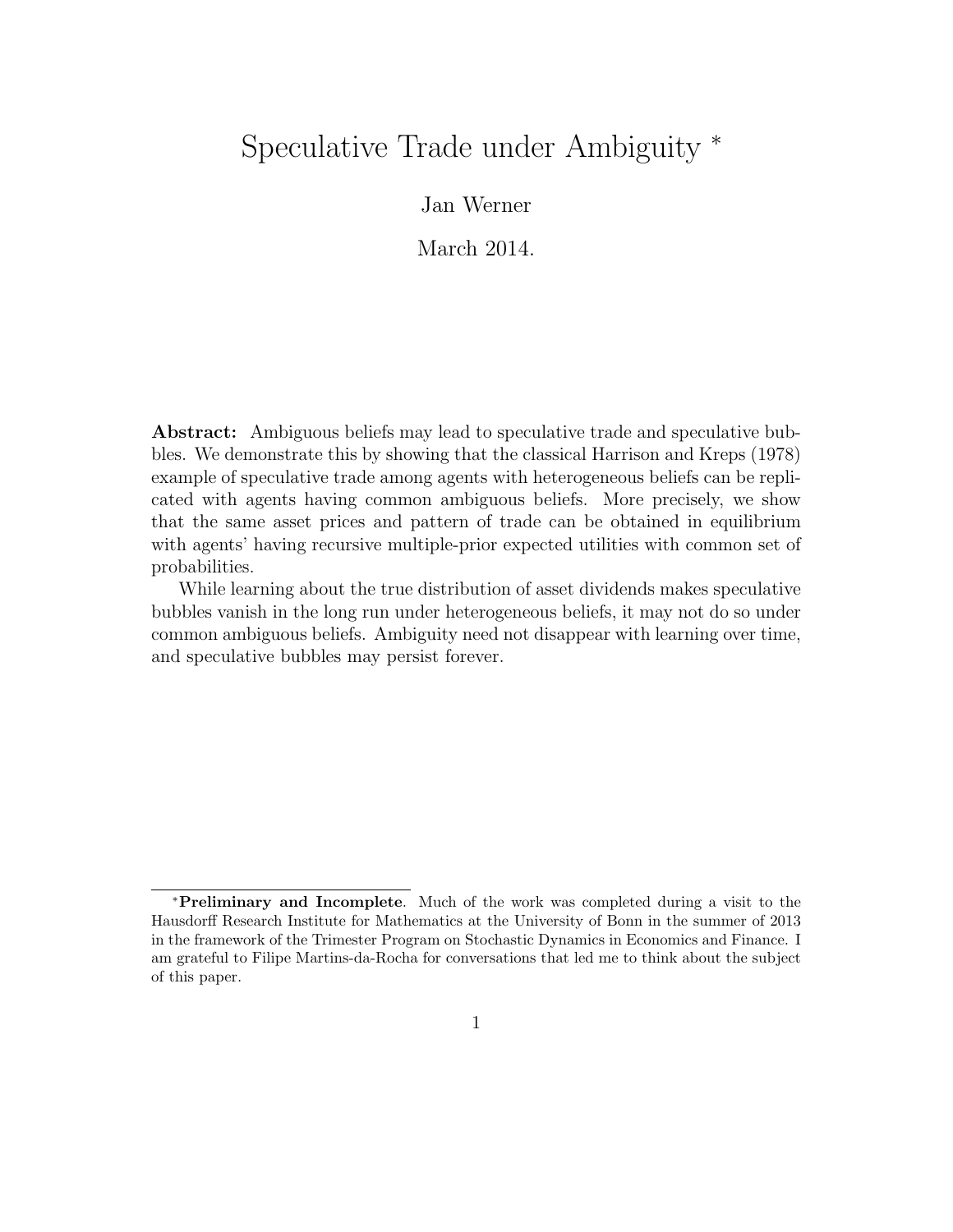# 1. Introduction.

Ambiguous beliefs may lead to speculative trade and speculative bubbles. We demonstrate this by showing that the classical Harrison and Kreps (1978) example of speculative trade among agents with heterogeneous beliefs can be replicated with agents having common ambiguous beliefs. More precisely, we show that the same asset prices and speculative pattern of trade can be obtained in equilibrium with agents' having multiple-prior expected utilities with common set of probabilities.

The key question of Harrison and Kreps (1978) was whether equilibrium prices in asset markets can persistently exceed all agents' valuations of the asset where valuation is defined by what an agent would be willing to pay if obliged to hold the asset forever. If price exceeds all valuations, then agents who buy the asset must intend to sell it in the future. They trade for short-term gain and hence engage in speculative trade.

Harrison and Kreps considered a model of infinite-time asset markets where risk-neutral agents have heterogeneous expectations about the asset payoffs and cannot short sell the asset. In their model, equilibrium asset price  $p_t$  at date t must satisfy the relationship

$$
p_t = \max_i \beta E_t^i [p_{t+1} + x_{t+1}], \tag{1}
$$

where  $x_{t+1}$  denotes dividend at date  $t+1$ ,  $E_t^i$  stand for date-t conditional expectation under *i*'th agent one-period-ahead belief, and  $\beta$  is a discount factor. If beliefs are such that there is no single agent who is more optimistic at all dates and states than other agents about the asset's high dividend next period, then there is no single agent whose expectation is the maximizing one in (1) at all dates and states. This property of one-period-ahead beliefs is called perpetual switching, see Morris (1996). Under perpetual switching, asset prices (strictly) exceed every agent's valuation. There is speculative bubble. There is also persistent speculative trade because the agent whose belief is the maximizing one in (1) holds the asset at date t while agents whose beliefs give strictly lower expectations sell the asset if they had some holdings from previous date.

We consider the same model of asset markets except for specification of agents' beliefs. Instead of heterogeneous but exact beliefs in Harrison and Kreps (1978),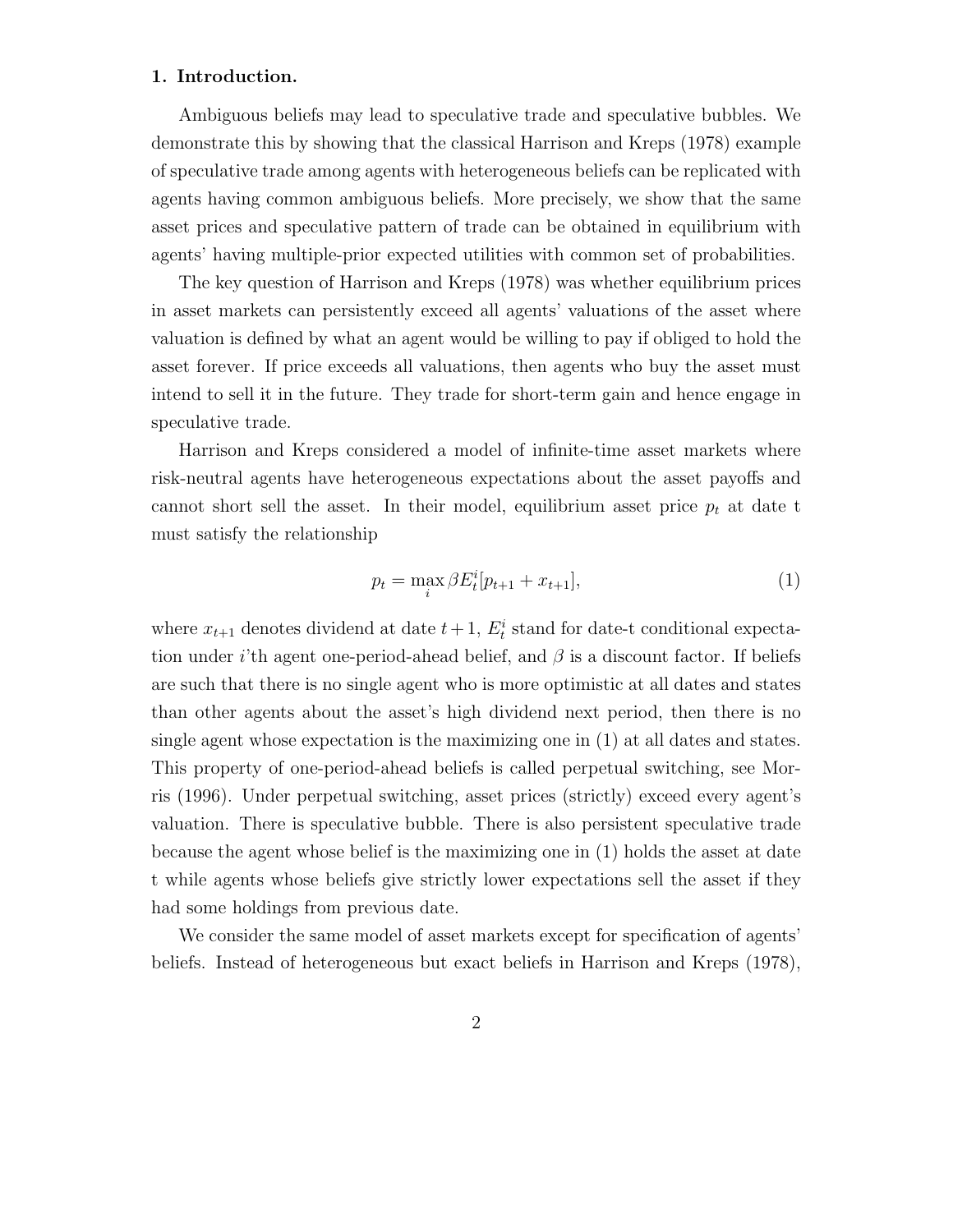agents have common ambiguous beliefs described by sets of one-period-ahead probabilities. Their decision criterion is the recursive multiple-prior expected utility an extension of Gilboa and Schmeidler (1989) maxmin criterion to dynamic setting due to Epstein and Schneider (2003). Our key observation is that equilibrium pricing relationship (1) continues to hold with expectation  $E_t^i$  of agent i being now the one-period-ahead belief that minimizes expected value of that agent's date-  $(t + 1)$  consumption (more precisely, date- $(t + 1)$ ) continuation utility) over the set of multiple probabilities. We call those probabilities effective one-period-ahead beliefs, and they feature in the valuation of agents' willingness to pay for the asset if obliged to hold it forever. If there is sufficient heterogeneity of agents' equilibrium consumption plans, then effective beliefs have switching property and - as in Harrison and Kreps (1978) - equilibrium prices exceed all agents' asset valuations. Further, there is speculative trade. Heterogeneity of equilibrium consumption is generated by heterogeneous initial endowments. Initial endowments play a critical role under common ambiguous beliefs, in contrast to the case of heterogeneous beliefs where they do not matter.

Two objections have been frequently raised against Harrison and Kreps' model of speculative trade. The first is that it departs from the common-prior assumption. This objection does not apply to our model. Agents in our model have common priors, or more precisely, common set of priors. The second is that agents have dogmatic beliefs and do not learn from observations of realized dividends over time. In response to this objection, Morris (1996) introduced learning in the model of speculative trade. He considered an i.i.d dividend process parametrized by a single parameter of its distribution (probability of high dividend) that is unknown to the agents. Agents have heterogeneous prior beliefs about that parameter. Morris (1996) showed that, as the agents update their beliefs over time, their posterior beliefs will exhibit switching property that leads to speculative trade. It is a standard result in Bayesian learning (Blackwell and Dubins' (1962) merging of opinions) that agents posterior beliefs converge to the true parameter of the dividend distribution. This implies that asset prices converge to agents' valuations as time goes to infinity.

A slightly different model of speculative trade under heterogeneous beliefs with learning has been studied in Slawski (2008). In his model the dividend process is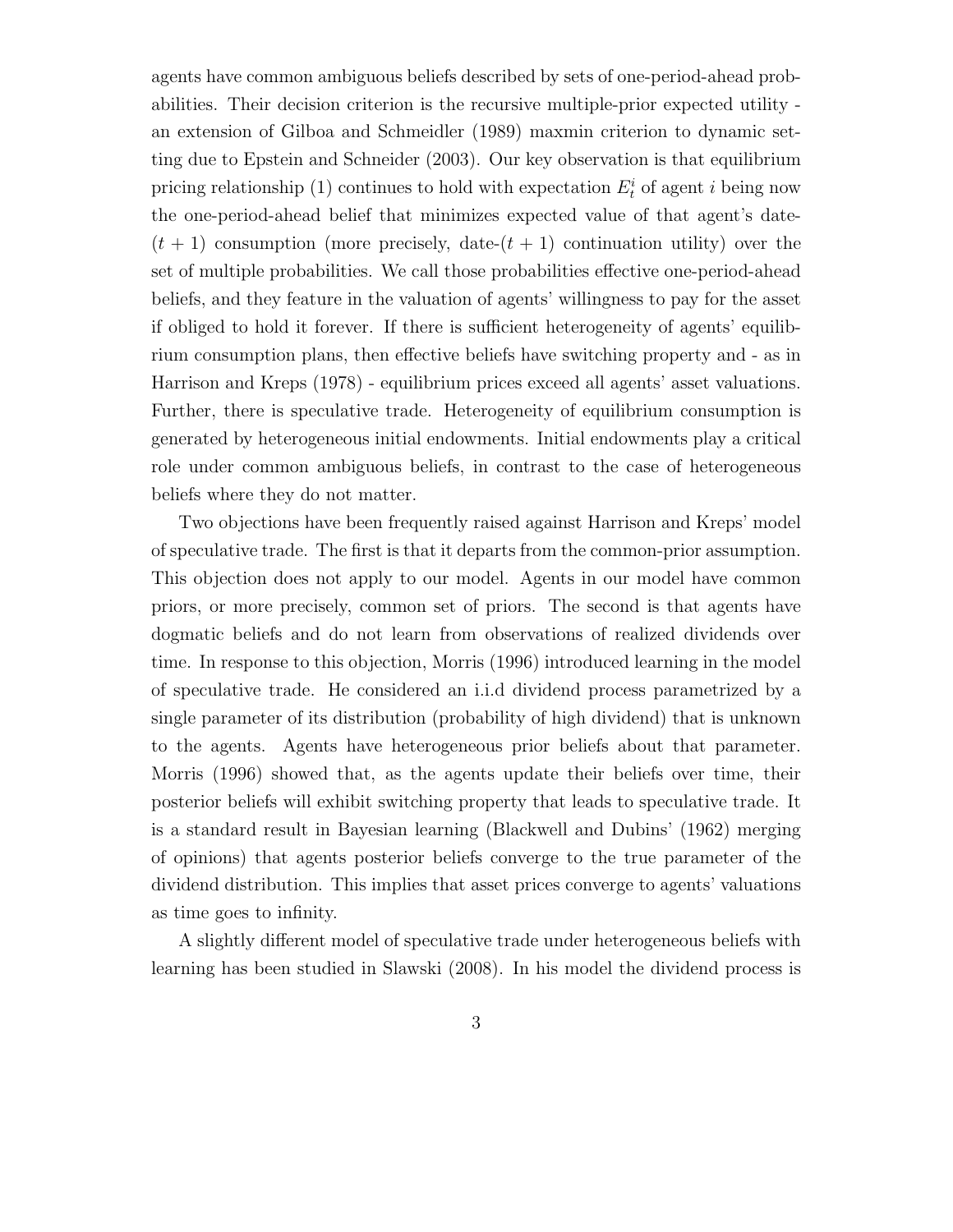a Markov chain. Agents don't know the true transition matrix and have heterogeneous priors on a set of possible transition matrices. Slawski (2008) provides conditions under which there is speculative trade in equilibrium when agents update their beliefs. Under fairly general conditions, posterior beliefs converge to true parameter as time goes to infinity, and asset prices converge to agents' valuations.

Learning and updating of beliefs can be significantly different under ambiguity than with no ambiguity. It is well known, see Epstein and Schneider (2007) and the references therein, that learning with multiple priors may leave some ambiguity remaining in the long run. Such persistent ambiguity may lead to persistent speculative bubbles. The dividend process in our version of Harrison and Kreps' model can be thought as resulting from a sequence of indistinguishable experiments, see Epstein and Schneider (2003b). Such experiments give rise to persistent ambiguity that is unaffected by learning. Morris' (1996) model of speculative trade under heterogeneous beliefs with learning can be replicated with common ambiguous beliefs. Agents have common set of prior beliefs about a parameter of probability distribution of dividends and endowments. They update their beliefs prior-by-prior in Bayesian way. If their consumption plans exhibit sufficient heterogeneity, effective posterior beliefs have switching property and there result speculative trade. The critical condition is again heterogeneity of agents' initial endowments. However, in this case ambiguity about dividend distribution fades away as agents update their beliefs. This is so because the dividend process is perceived as resulting from identical - as opposed to indistinguishable - experiments. As in Morris (1996), asset prices converge to valuations.

In their comprehensive study of the dot.com bubble of 2000-2001 Ofek and Richardson (2003) concluded that short-sales restrictions and heterogeneity of investors' beliefs were the main reasons for the dramatic rise and fall of prices of internet stocks during that period. Short sales restrictions on internet stocks were particularly stringent because of the so-called lockups. Their main argument in support of belief heterogeneity was relatively low level of institutional holdings of internet stocks. Individual investors tend to have more diverse beliefs. Yet, it is hard to believe that investors could have so diverse beliefs over a relatively long period of time. The argument of merging of opinions implies that diverse beliefs should quickly disappear. Our findings offer a different interpretation of Ofek and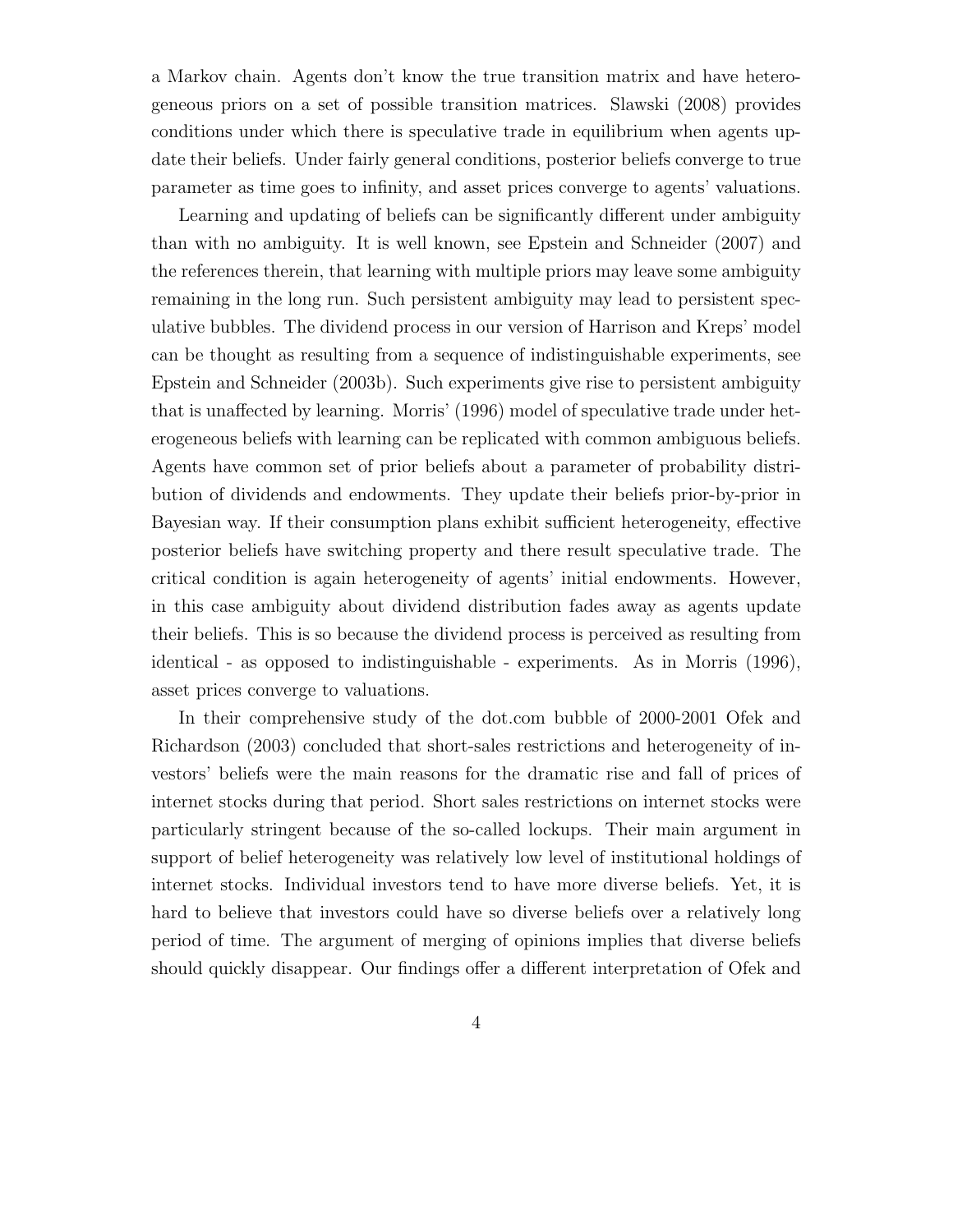Richardson's analysis. Instead of being diverse, investors beliefs could have been ambiguous but common. Majority of dot.com stocks were new to the market justifying potential ambiguity of investors beliefs. Ambiguity of beliefs could persist over a long period of time.

The results of this paper are in stark contrast to the existing literature on implications of ambiguous beliefs (or ambiguity aversion) on equilibrium in asset markets. Inspired by the portfolio-inertia result of Dow and Werlang (1992), the literature has strived to demonstrate that non-participation in trade by some agents with ambiguous beliefs may arise in equilibrium. In Cao, Wang and Zhang (2005) agents have heterogeneous ambiguity and those with the highest degree of ambiguity opt out of trading risky assets in equilibrium.<sup>1</sup> Mukerji and Tallon (2001) show that ambiguous beliefs concerning idiosyncratic risk may lead to break down of trade of some assets.

The paper is organized as follows. In Section 2 we review the model of Harrison and Kreps (1978) of speculative trade under heterogeneous beliefs. In Section 3 we show how the same asset prices and asset holdings can be obtained in equilibrium with agents having recursive multiple-prior expected utilities with common set of probabilities. In Section 4 we extend the model and identify the property of switching beliefs that is shown to give rise to speculative bubbles. A model of speculative trade with learning under ambiguity is presented in Section 5.

## 2. Speculation under Heterogeneous Beliefs.

The following example is due to Harrison and Kreps (1978). There is a single infinitely-lived asset with uncertain dividend equal to either 0 (low dividend) or 1 (high dividend) at every date  $t \geq 1$ . Date-0 dividend is equal to zero. Let  $S = \{0, 1\}$  be the set of states for every date. There are two agents who perceive the dividend process  $\{x_t\}$  as Markov chain with different transition probabilities, that is, they have heterogeneous beliefs. Transition probabilities are specified by probabilities of next-period high dividend conditional on current state,  $q^{i}(s)$ , with

<sup>1</sup>Further studies of limited participation in trade under ambiguity are Easley and O'Hara (2009), Illeditsch (2011), and Ozsoylev and Werner (2011).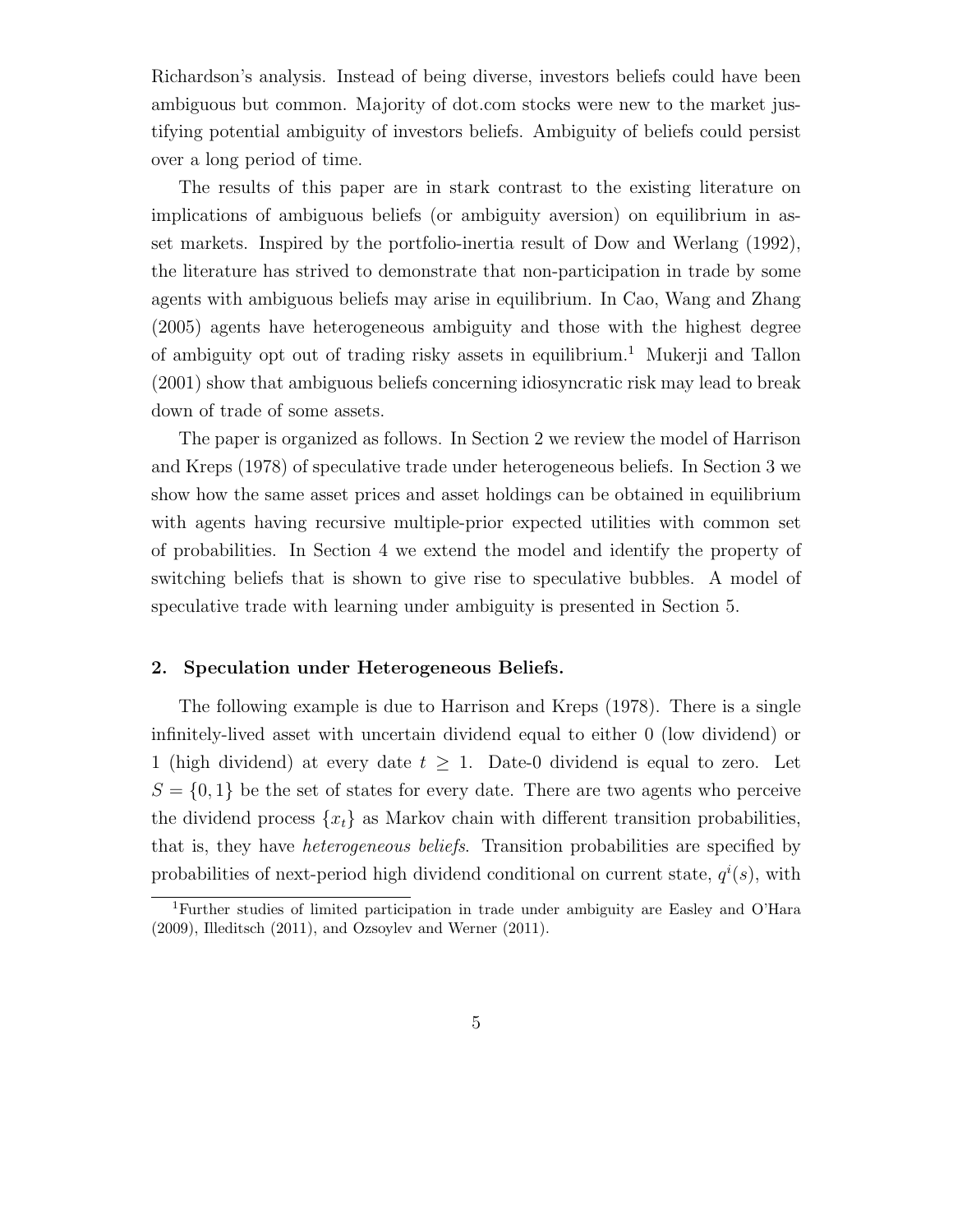the respective probability of low dividend being  $1 - q^{i}(s)$ . Suppose that

$$
q^{1}(0) = \frac{1}{2} \qquad q^{1}(1) = \frac{1}{3}, \tag{2}
$$

for agent 1, and

$$
q^{2}(0) = \frac{1}{3}, \qquad q^{2}(1) = \frac{3}{4}
$$
 (3)

for agent 2. The key feature of transition probabilities  $(2 - 3)$  is the property of switching beliefs: Agent 1 is more optimistic than agent 2 about next-period high dividend when current dividend is zero, while it is the other way round when current dividend is one.

Agents are risk-neutral with utility functions over infinite-time consumption plans given by the discounted expected value

$$
u^{i}(c) = E^{i}[\sum_{t=0}^{\infty} \beta^{t} c_{t}],
$$
\n(4)

where  $E^i$  denotes expectation under the unique probability measure on  $S^{\infty}$  derived from transition probabilities  $q^i$ . The common discount factor is  $\beta = 0.75$ . Consumption endowments don't matter and are left unspecified. The asset supply is normalized to one share which is initially held by agent 1. Short selling of the asset is prohibited in that there is zero short-sales constraint.

In equilibrium, the agent who is more optimistic at any date and state holds the asset and the price reflects his one-period valuation of the payoff. The less optimistic agent wants to sell the asset short and ends up with zero holding because of the short-sales constraint. There exists a stationary equilibrium with asset prices that depend only on the current dividend. Equilibrium prices, denoted by  $p(0)$  and  $p(1)$ , obtain from the first-order conditions for the respective optimistic agent,

$$
p(0) = \beta[(1 - q^{1}(0))p(0) + q^{1}(0)(p(1) + 1)]
$$
\n(5)

$$
p(1) = \beta[(1 - q^2(1))p(0) + q^2(1)(p(1) + 1)]
$$
\n(6)

They are

$$
p(0) = \frac{24}{13}, \qquad p(1) = \frac{27}{13}.\tag{7}
$$

Security holdings are

$$
h1(0) = 1, \quad h1(1) = 0, \quad h2(0) = 0, \quad h2(1) = 1.
$$
 (8)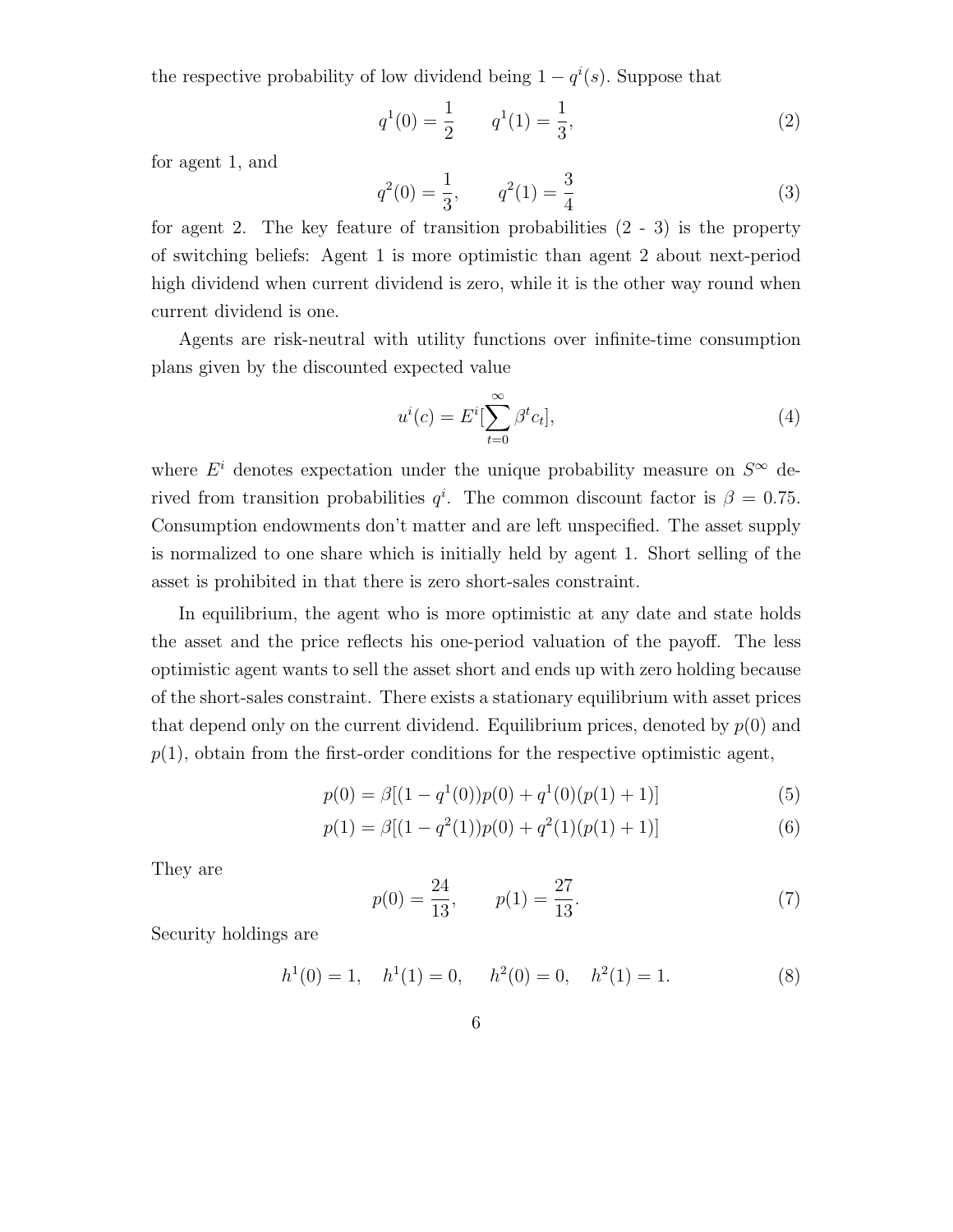The first-order conditions for agent 2 when the dividend is zero and for agent 1 when the dividend is one hold as strict inequalities. Transversality conditions hold, too.

The discounted expected value of the asset's future dividends at date t under agent's i beliefs is

$$
V_t^i(s) = \sum_{\tau=t+1}^{\infty} \beta^{\tau-t} E^i[x_{\tau} | x_t = s]
$$
 (9)

for  $s = 0, 1$ . The value  $V_t^i(s)$  does not depend on t and we drop subscript t from the notation. Because of linearity of utility functions, discounted expected value of dividends is the agent's willingness to pay for the asset if obliged to hold forever. Therefore  $V^i(s)$  may be called the *fundamental value*.<sup>2</sup> If asset price  $p(s)$  strictly exceeds every agent's fundamental value, then there is speculative bubble. An agent who buys the asset at price  $p(s)$  must be planning to sell it at a future date. Thus, the agent engages in speculative trade. The difference between the price and the maximum of fundamental values is termed *speculative premium*.

Elementary algebra shows that

$$
V^{1}(0) = \frac{4}{3}, \qquad V^{1}(1) = \frac{11}{9}, \tag{10}
$$

$$
V^2(0) = \frac{16}{11}, \qquad V^2(1) = \frac{21}{11}.
$$
 (11)

It holds

$$
p(0) > Vi(0)
$$
 and  $p(1) > Vi(1)$ 

for  $i = 1, 2$ . There is speculative bubble in every state at every date.

## 3. Speculation under Ambiguous Beliefs.

Consider the same asset as in Section 2 with dividends equal to 0 or 1 at every date, and no short selling. The specification of agents' endowment is important here. Suppose that the endowment  $e_t^1$  of agent 1 can take two possible values 10 and 5 for every date  $t \geq 1$ . Agent's 2 endowment is  $e_t^2 = 15 - e_t^1$ . The joint process  $(x_t, e_t^1)$  takes four possible values  $(0, 5), (0, 10), (1, 5), (1, 10)$  for every date  $t \ge 1$ . Those four values constitute the state space  $\Omega$  at every date. Date-0 state is  $(0, 10)$ .

<sup>2</sup>Needless to say, this is a different notion of fundamental value than the one used in the literature on rational price bubbles, see for example Werner (2012).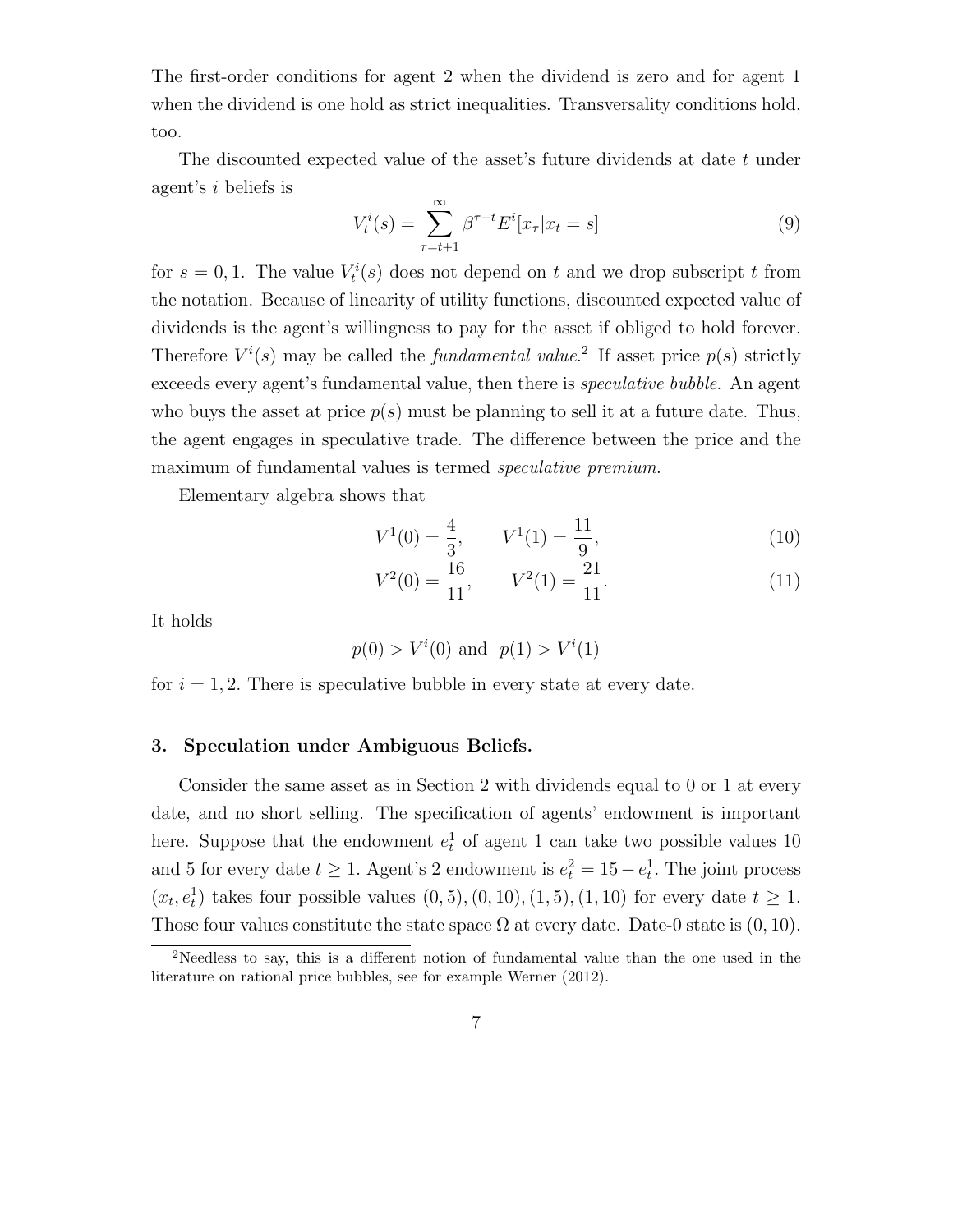Agents have common ambiguous beliefs that are described by sets of transition (or one-period-ahead) probabilities. These sets are constructed using the probabilities from Section 2 in the following way. For states  $(0, 5)$  and  $(0, 10)$ , that is, when the current dividend is zero, the set of transition probabilities is the convex hull of two probability vectors  $((1 - q<sup>1</sup>(0)), 0, q<sup>1</sup>(0), 0)$  and  $(0, (1 - q<sup>2</sup>(0)), 0, q<sup>2</sup>(0)),$ where  $q^{i}(s)$  are as in eqs.  $(2 - 3)$ . Thus

$$
\mathcal{P}(0) = co \{ (\frac{1}{2}, 0, \frac{1}{2}, 0), (0, \frac{2}{3}, 0, \frac{1}{3}) \}.
$$
 (12)

Equivalently,  $\mathcal{P}(0)$  can be described as the set of probability vectors  $(1/2\lambda, 2/3(1-\lambda))$  $(\lambda), 1/2\lambda, 1/3(1-\lambda)$  over all  $\lambda \in [0,1]$ . Note that under the specification (12) probability of high dividend next period lies between 1/3 and 1/2, that is, between  $q^2(0)$  and  $q^1(0)$ . Probability of high endowment (equal to 10) next period lies in the interval  $[0, 1]$ . Thus there is maximal ambiguity about high or low endowment.<sup>3</sup>

The set of transition probabilities for the event of dividend equal to one obtains from probabilities  $q^1(1)$  and  $q^2(1)$  in an analogous way. It is

$$
\mathcal{P}(1) = co \{ (2/3, 0, 1/3, 0), (0, 1/4, 0, 3/4) \}. \tag{13}
$$

Here, the probability of high dividend next period lies between 1/3 and 3/4, or  $q^1(1)$  and  $q^2(1)$ .

Agents have identical recursive multiple-prior expected utilities, with linear period utility, defined by

$$
u_t(c,s) = c_t(s) + \beta \min_{P \in \mathcal{P}(s)} E_P[u_{t+1}(c)], \qquad (14)
$$

where  $u_t(\cdot, s)$  is date-t utility function in state s. The discount factor is  $\beta = 0.75$ . Date-0 utility function implied by this recursive relation is

$$
u_0(c) = \min_{\pi \in \Pi} E_{\pi} \left[ \sum_{t=0}^{\infty} \beta^t c_t \right],
$$
\n(15)

where  $\Pi$  is a set of probabilities on  $S^{\infty}$  such that conditional one-period-ahead probabilities at any date t in state s are  $P(s)$ , see Epstein and Schneider (2003).

<sup>3</sup>This extreme ambiguity is not essential for our results, but the presence of some ambiguity about endowments is essential.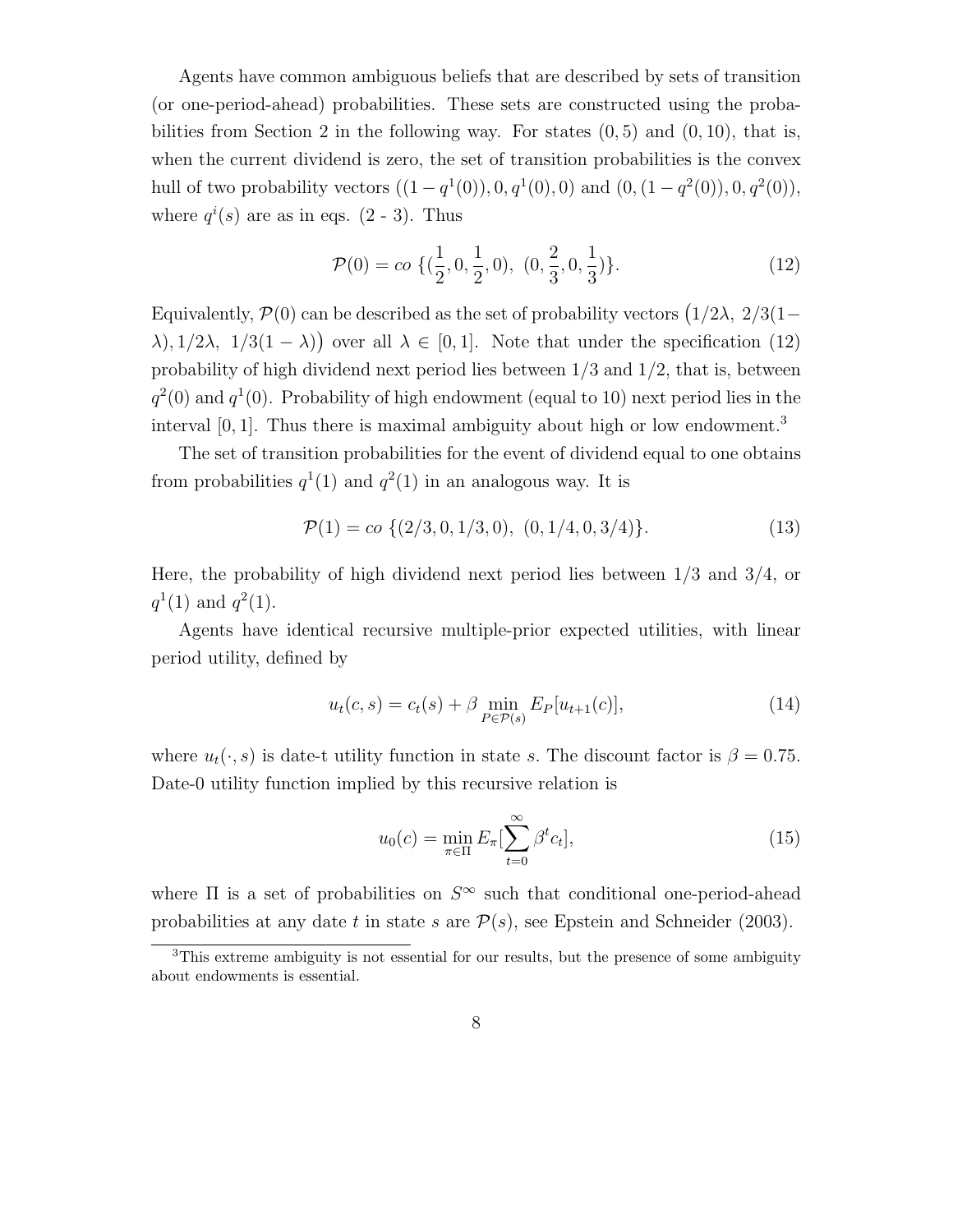We claim that asset prices (7) and asset holdings (8) derived in Section 2 are an equilibrium. To see this consider date-t event where the asset pays zero dividend. Transition probabilities that minimize the expected value of agent's 1 next period continuation utility over all probabilities in  $\mathcal{P}(0)$  are  $(\frac{1}{2}, 0, \frac{1}{2})$  $(\frac{1}{2}, 0)$  (see Appendix). Price  $p(0)$  equals the discounted expected one-period payoff under these probabilities (see eq.  $(6)$ ). Therefore holding one share of the asset is an optimal choice of agent 1. Transition probabilities that minimize the expected value of agent's 2 next period continuation utility over the set  $\mathcal{P}(0)$  are  $(0, \frac{2}{3})$  $\frac{2}{3}, 0, \frac{1}{3}$  $\frac{1}{3}$ . Under those probabilities the discounted expected one-period payoff of the asset is strictly less than the price  $p(0)$ . As explained in the Appendix, the optimal holding of agent 2 is zero.

Consider next the event where the asset pays high dividend. Here, the probabilities that minimize the expected value of agent's 2 next period continuation utility over the set  $\mathcal{P}(1)$  are  $(0, \frac{1}{4})$  $\frac{1}{4}$ , 0,  $\frac{3}{4}$  $\frac{3}{4}$ ). Since price  $p(1)$  equals the discounted expected payoff under these probabilities (see again eq. (6)), holding one share of the asset is an optimal choice for agent 2. Probabilities that minimize the expected value of agent's 1 continuation utility over  $\mathcal{P}(1)$  are  $(\frac{2}{3}, 0, \frac{1}{3})$  $(\frac{1}{3}, 0)$ . The discounted expected payoff of the asset under these probabilities is strictly less than the price  $p(1)$ . The optimal holding of agent 1 is zero.

Figure 1 in the Appendix provides graphical intuition (albeit with two states) for the type of equilibrium we obtained. It makes clear that heterogeneity of agents endowments, which appears here in a strong form of negative comonotonicity between  $e_t^1$  and  $e_t^2$ , is crucial for speculative trade under ambiguity. The equilibrium price  $p(0)$  is equal to the maximum discounted expected one-period payoff over all probabilities in the set  $\mathcal{P}(0)$ . The same holds for price  $p(1)$  and the set  $\mathcal{P}(1)$ .

An agent's willingness to pay for the asset if obliged to hold forever can be calculated as the discounted expected value of future dividends under probabilities that minimize the expected value of the agent's next period continuation utility. Therefore, fundamental values of the asset remain the same  $V^{i}(0)$  and  $V^{i}(1)$  for  $i = 1, 2$  as in eq. (11). Equilibrium prices  $p(0)$  and  $p(1)$  strictly exceed both agents' fundamental valuations and there is speculative bubble. Speculative premium is time independent.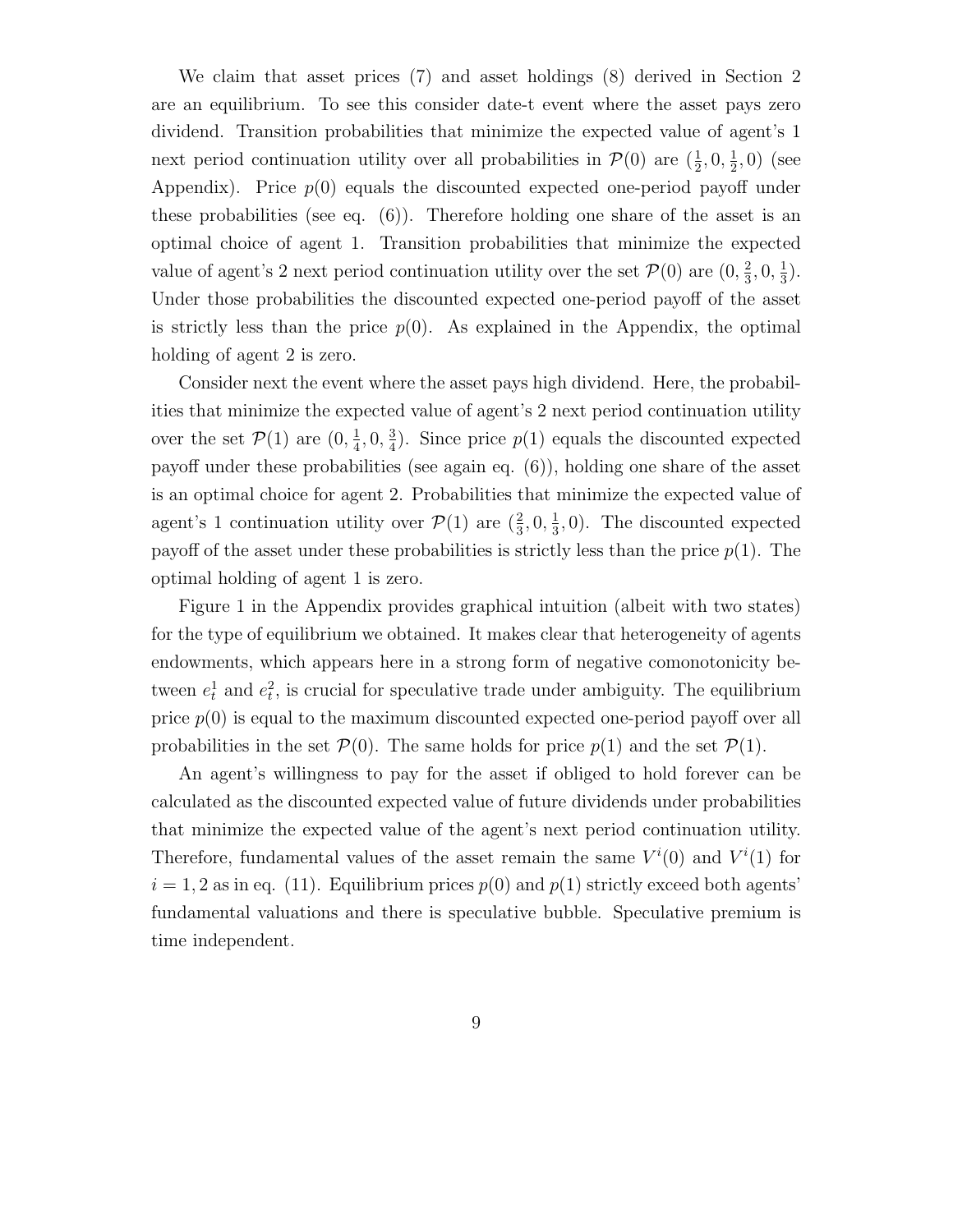## 4. Belief Switching and Speculation.

In this section we consider a general model of sequential trading of single asset under short-sales constraints and ambiguous beliefs. Let the uncertainty be described by an event tree with a finite set of nodes (events) at every date  $t$ . We use  $s_t$  to denote a generic date-t event. There is single infinitely-lived asset with event-dependent dividends  $x_t$  at date t for  $t \geq 1$ , and zero dividend at date 0. There are I agents who have identical recursive multiple-prior expected utilities with linear period utility specified by

$$
u_t(c, s_t) = c_t(s_t) + \beta \min_{P \in \mathcal{P}(s_t)} E_P[u_{t+1}(c)], \qquad (16)
$$

with time- and event-dependent sets of one-period-ahead probability measures  $\mathcal{P}_t(s_t)$ . Initial endowments are  $e_t^i$ .

Consider an equilibrium consisting of asset prices p and allocations  $\{c^i\}$  of consumption and  $\{h^i\}$  of asset holdings. Let  $P_t^i(s_t)$  be the probability measure in  $\mathcal{P}_t(s_t)$  that minimizes the expected value of next-period continuation utility of agent's i equilibrium consumption. That is,

$$
P_t^i(s_t) = \operatorname{argmin}_{P \in \mathcal{P}_t(s_t)} E_P[u_{t+1}(c^i)|s_t].
$$
\n(17)

We assume that  $P_t^i(s_t)$  is unique.<sup>4</sup> We call probability  $P_t^i(s_t)$  the *effective belief* of agent *i* at consumption plan  $c^i$ .

Equilibrium prices must satisfy

$$
p_t(s_t) = \beta \max_i E_{P_t^i(s_t)}[p_{t+1} + x_{t+1}|s_t],
$$
\n(18)

for every  $s_t$ . Agents whose effective beliefs are the maximizing ones in (18) have positive asset holdings in event  $s_t$  while agents whose effective beliefs give strictly lower expectation have zero holdings that result from binding short-sales constraint (see Appendix).

Let  $\hat{I}_t(s_t) = \text{argmax}_i E_{P_t^i(s_t)}[p_{t+1} + x_{t+1}|s_t]$  and  $\hat{P}_t(s_t) = P_t^i(s_t)$  for any  $i \in$  $\hat{I}_t(s_t)$ . Thus  $\hat{P}_t(s_t)$  is a maximizing probability measure on the right-hand side of (18). Let  $\pi^{i}$  and  $\hat{\pi}$  be probability measures on  $\Omega^{\infty}$  derived from one-period-ahead

<sup>4</sup>We make this assumption to simplify exposition. In all examples discussed in this paper the uniqueness condition is satisfied. See Appendix for further discussion.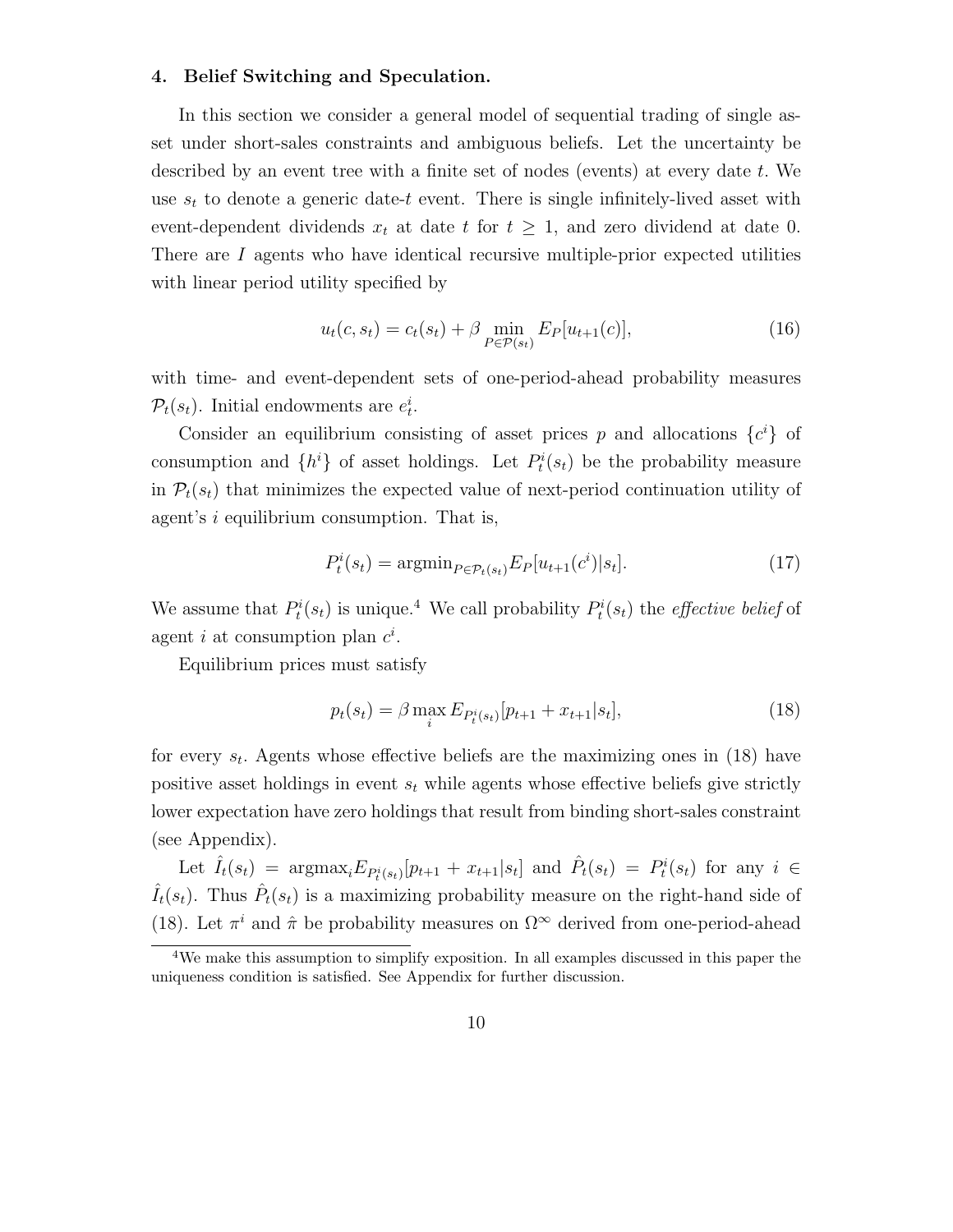probabilities  $P_t^i$  for every i and  $\hat{P}_t$ , respectively. It follows that  $\hat{\pi}$  is the risk-neutral pricing measure (or state-price process) for p. We apply Theorem 3.3 of Santos and Woodford (1997) to conclude that equilibrium price of the asset must be equal to the infinite sum of discounted expected dividends under the risk-neutral measure. That is,

$$
p_t(s_t) = \sum_{\tau=t+1}^{\infty} \beta^{\tau-t} E_{\hat{\pi}}[x_{\tau}|s_t],\tag{19}
$$

for every  $s_t$ .

The fundamental value of the asset is the sum of discounted expected dividends under the agent's effective beliefs. That is,

$$
V_t^i(s_t) = \sum_{\tau=t+1}^{\infty} \beta^{\tau-t} E_{\pi^i}[x_{\tau}|s_t],
$$
\n(20)

for every  $s_t$ . It follows from eq. (18) that  $p_t(s_t) \geq V_t^i(s_t)$  for every *i*.

We say that effective beliefs  $\{P_t^i(s_t)\}\$ at  $\{c^i\}$  exhibit perpetual switching, if for every i and state  $s_t$  there exists  $\tau > t$  and state  $s_{\tau}$  which is successor of  $s_t$  such that  $i \notin I_{\tau}(s_{\tau}).$  That is, agent's i effective belief is not the maximizing belief for (18) at  $s_{\tau}$ . If there is perpetual switching of effective beliefs, then there is speculative trade. Indeed, for every event and every agent, there is a successor event in the future in which the agent will sell all of her holdings of the asset.

We have the following:

**Proposition 1:** Let  $(p, \{c^i\}, \{h^i\})$  be an equilibrium under short-sales constraints. If there is perpetual switching of effective beliefs at  $\{c^i\}$ , then there is speculative bubble, that is

$$
p_t(s_t) > V_t^i(s_t),\tag{21}
$$

for every i and for all  $s_t$ .

PROOF: It follows from eq.  $(18)$  that

$$
p_t(s_t) \ge \sum_{\tau=t+1}^T \beta^{\tau-t} E_{\pi^i}[x_\tau | s_t] + \beta^{T-t} E_{\pi^i}[p_T | s_t],\tag{22}
$$

for every i and every  $s_t$  and  $T > t$ . Let  $s_{\tau}$  be a successor of  $s_t$  such that  $i \notin I_{\tau}(s_{\tau})$ . For every  $T \geq \tau$ , inequality in (22) is strict. In fact, the left-hand side exceeds the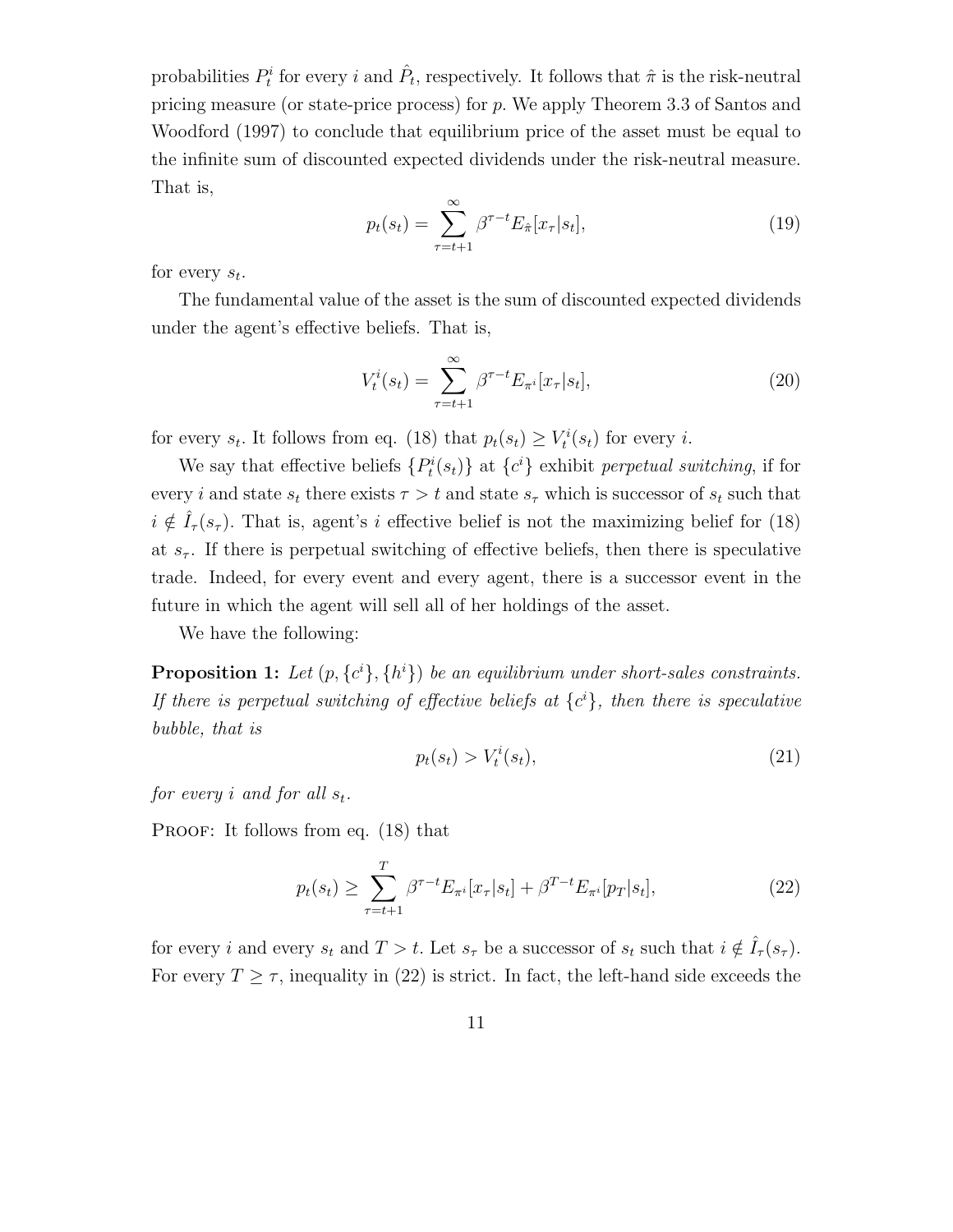right-hand side by a strictly positive term that does not depend on  $T$ . Letting  $T$ go to infinity on the right-hand side of (22) and using (20), we obtain (21).  $\Box$ 

Sufficient conditions for the existence of speculative bubble under heterogeneous beliefs can be found in Theorem 2 in Morris (1996) and Proposition 2.8 in Slawski (2008).

Suppose that the dividend can take two values 0 or 1 at every date and there are two agents with endowments as in Section 3. An event  $s_t$  at date  $t \geq 1$  can be identified with a history of dividends and endowments from date 1 through t. Consider sets of one-period-ahead probabilities  $\mathcal{P}_t(s_t)$  in event  $s_t$  that are convex hulls of two probability vectors on  $\Omega$ ,  $Q_t^1(s_t) = ((1 - q_t^1(s_t)), 0, q_t^1(s_t), 0)$  and  $Q_t^2(s_t) = (0, (1 - q_t^2(s_t)), 0, q_t^2(s_t)),$  that depend on the history of dividends but not on agents' endowments. Thus

$$
\mathcal{P}_t(s_t) = c o \{ Q_t^1(s_t), \ Q_t^2(s_t) \}.
$$
\n(23)

Equivalently,  $\mathcal{P}_t(s_t)$  can be described as  $(\lambda(1-q_t^1(s_t)), (1-\lambda)(1-q_t^2(s_t)), \lambda q_t^1(s_t), (1-\lambda)$  $\lambda) q_t^2(s_t)$  for all  $\lambda \in [0,1]$ . Under this specification probability of high dividend next period lies in the interval  $[\min\{q_t^1(s_t), q_t^2(s_t)\}, \max\{q_t^1(s_t), q_t^2(s_t)\}].$  Probability of high endowment (equal to 10) next period lies in the interval  $[0, 1]$ . In the example of Section 3, one-period-ahead probabilities depend only on current dividends and are obtained from transition probabilities  $q^{i}(s)$  given by  $(2-3)$ .

For the set of one-period-ahead probabilities given by (23), the unique probability that minimizes expected value of next-period continuation utility of agent 1 equilibrium consumption in event  $s_t$  is  $Q_t^1(s_t)$  (see Appendix). That is,  $P_t^1(s_t)$  =  $Q_t^1(s_t)$ . Similarly,  $P_t^2(s_t) = Q_t^2(s_t)$ . In the example of Section 3,  $\hat{P}_t(s_t) = (1 \hat{q}_t(s_t)$ , 0,  $\hat{q}_t(s_t)$ , 0) where  $\hat{q}_t(s_t) = \max\{q_t^1(s_t), q_t^2(s_t)\}\$  and there is perpetual switching of effective beliefs. Another example of one-period-ahead probabilities (23) that lead to perpetual switching of effective beliefs is provided in Section 5.

## 5. Speculation and Learning.

In the Harrison and Kreps' example of speculative trade under heterogeneous beliefs agents have dogmatic beliefs. They neither update their beliefs nor learn in any way from past observations of dividends. To address this shortcoming Morris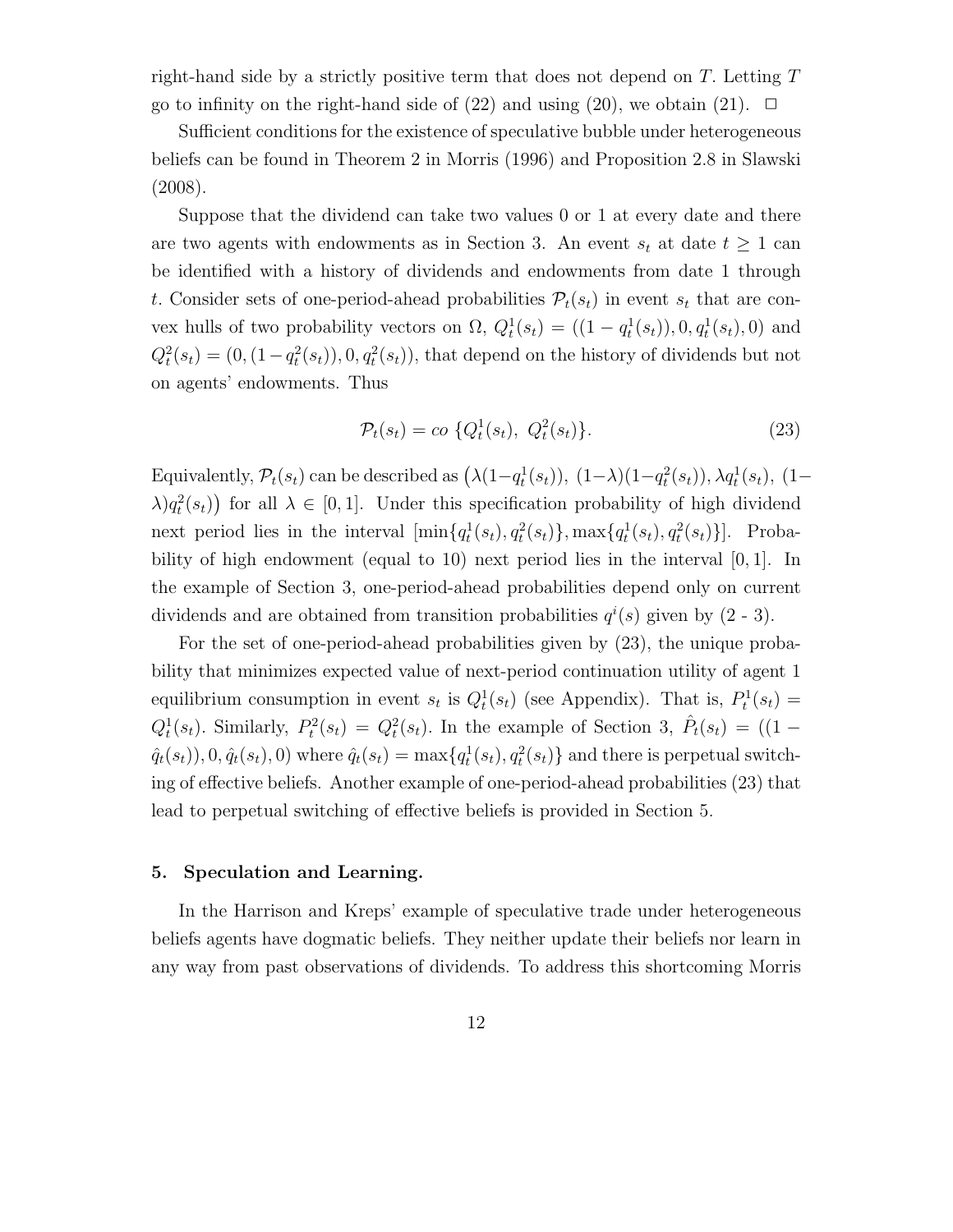(1996) introduced learning in the model of speculative trade with heterogeneous beliefs. He considered an i.i.d dividend process and assumed that the probability of high dividend is unknown to agents. Agents have heterogeneous prior beliefs about the probability of high dividend. Morris (1996) showed that, as the agents update beliefs over time, their posterior beliefs will exhibit perpetual switching for a large class of heterogeneous priors. Thus learning generates speculative trade in the model with heterogeneous beliefs and i.i.d dividend process. It is a standard result in Bayesian learning (see Blackwell and Dubins (1962)) that conditional posterior beliefs converge to each other over time. This implies that speculative premium under learning converges to zero over time. In contrast, speculative premium in the Harrison and Kreps' example is time independent.

The model of Morris (1996) of speculative trade under heterogeneous beliefs with learning can be replicated with common ambiguous beliefs. It provides an interesting perspective on learning under ambiguity. Suppose that the joint process of dividends and endowments  $(x_t, e_t^1)$  is i.i.d taking values  $(0, 5)$ ,  $(0, 10)$ ,  $(1, 5)$ ,  $(1, 10)$ with  $e_t^2 = 15 - e_t^1$ . The true probability distribution of  $(x_t, e_t^1)$  denoted by  $\pi \in \Delta^4$ is not known to the agents. They have prior beliefs about  $\pi$ . Prior beliefs are probability measures on  $\Delta^4$ , that is, elements of the set of measures  $\mathcal{M}(\Delta^4)$ . Because of ambiguity, agents do not have unique prior but instead they have multiple prior beliefs. More specific, there are two priors  $\mu^1 \in \mathcal{M}(\Delta^4)$  and  $\mu^2 \in \mathcal{M}(\Delta^4)$ . Each prior  $\mu^i$  is a product of two measures  $\mu_1^i$  on the interval [0, 1] of probabilities of high dividend and  $\mu_2^i$  also on the interval [0, 1] of probabilities of high endowment. Suppose that priors  $\mu_1^i$  have density functions (assumed twice differentiable and bounded below) on [0, 1] while  $\mu_2^i$  have point supports:  $\mu_2^1$  is the Dirac measure  $\delta_0$  at zero probability of high endowment while  $\mu_2^2$  is the Dirac measure  $\delta_1$  at probability one of high endowment.

Agents update prior beliefs about dividend process using observations of realized dividends. Priors about endowment process cannot be updated. Let  $\theta_t^i(s_t)$ be the posterior probability of next-period high dividend conditional on observed history of dividends in event  $s_t$  at date t derived from prior  $\mu_1^i$ . The set of oneperiod-ahead probabilities at date t is the convex hull in  $\Delta^4$  of posterior probabil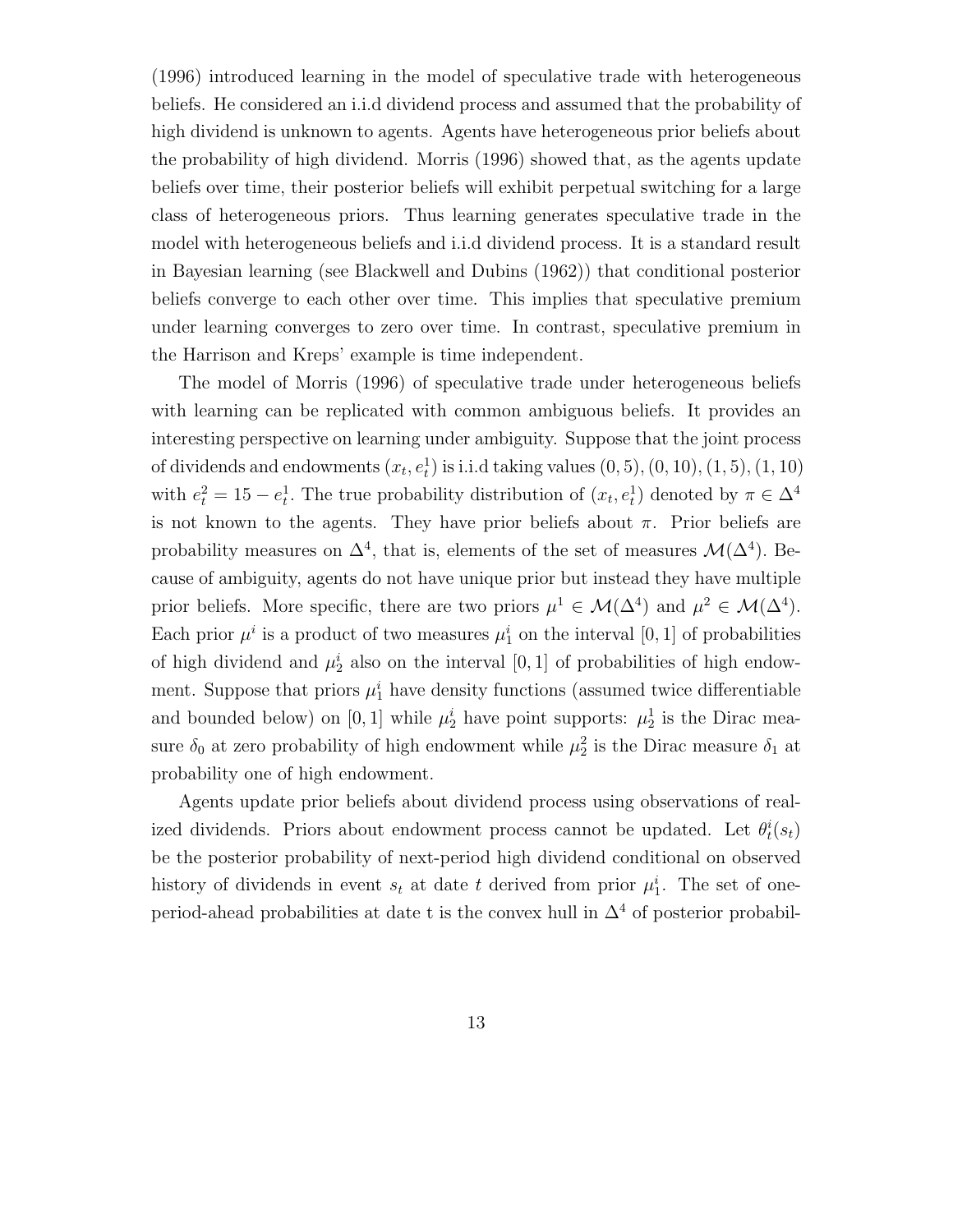ities derived from  $\mu^1$  and  $\mu^2$ . That is,

$$
\mathcal{P}_t(s_t) = c o \left\{ (1 - \theta_t^1(s_t), 0, \theta_t^1(s_t), 0), (0, 1 - \theta_t^2(s_t), 0, \theta_t^2(s_t)) \right\}.
$$
 (24)

Note that the probability of high endowment next period lies in the interval [0, 1]. Agents have recursive multiple-prior expected utilities (16) with sets of one-periodahead probabilities given by (24).

Morris (1996) shows that under fairly general conditions sequences of posterior probabilities  $\{\theta_t^1(s_t)\}\$ and  $\{\theta_t^2(s_t)\}\$ exhibit perpetual switching, that is, for every  $i = 1, 2$  and event  $s_t$  there exists  $\tau > t$  and event  $s_{\tau}$  which is a successor of  $s_t$ such that  $\theta_{\tau}^{i}(s_{\tau}) < \hat{\theta}_{\tau}(s_{\tau})$ , where  $\hat{\theta}_{t}(s_{t}) = \max{\theta_{t}^{1}(s_{t}), \theta_{t}^{2}(s_{t})}$ . For example, if one prior is the uniform (or "ignorance") prior while the second is Jeffreys' prior, then there is perpetual switching (see Example 1 in Morris (1996)). Perpetual switching of posterior beliefs implies that there is perpetual switching of effective beliefs as defined in Section 5 (see Morris (1996)) and, by Proposition 1, there is strictly positive speculative premium. There is, of course, speculative trade in equilibrium.

Because prior beliefs about dividends are absolutely continuous with respect to each other, posterior probabilities of high dividend converge to the conditional probability under true  $\pi$  (see Marinacci (2002)). This implies that speculative premium converges to zero as time goes to infinity. In contrast, conditional probabilities of high endowment of agent 1 lie in the interval  $[0, 1]$  at every date. Ambiguity about endowments does not fade away with learning. The reason is that prior beliefs about endowments have point supports; they are not absolutely continuous with respect to each other. Those priors represent what the agents perceive as the worst- and the best-case scenarios, and realized endowments do not affect agents' perception. Needless to say, persistent ambiguity about endowment distribution has no effect on speculative premium in this model.

Learning and updating of beliefs can indeed be significantly different under ambiguity than with no ambiguity. It is well known, see Epstein and Schneider (2007) and the references therein, that learning in an environment with ambiguity may leave some ambiguity remaining even in the long run. In the example of Section 3 agents have time-invariant sets of transition probabilities that depend - as in an unambiguous Markov process - only on current dividends. These can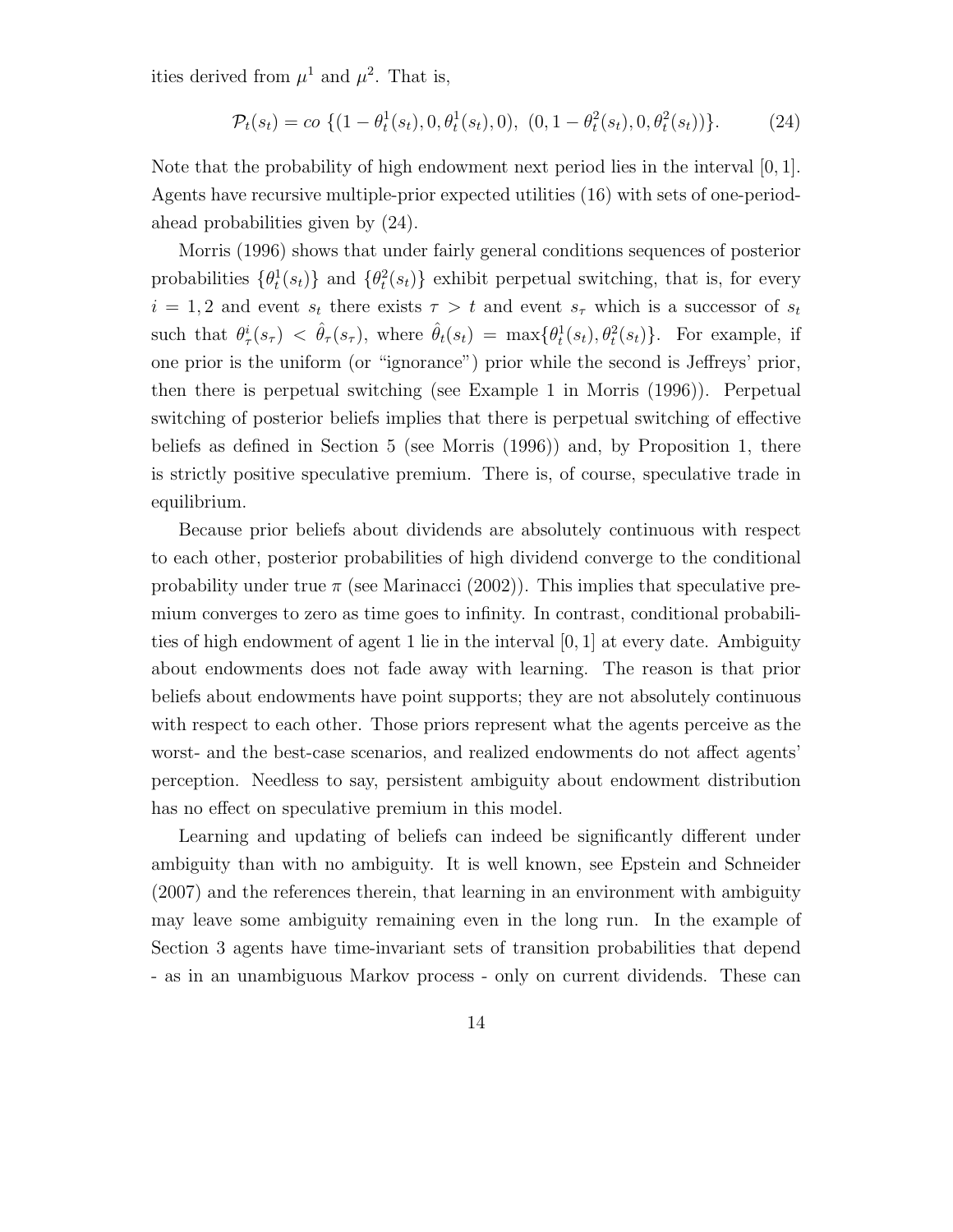be thought of as resulting from a sequence of indistinguishable experiments, see Epstein and Schneider (2003b). Such experiments lead to persistent ambiguity.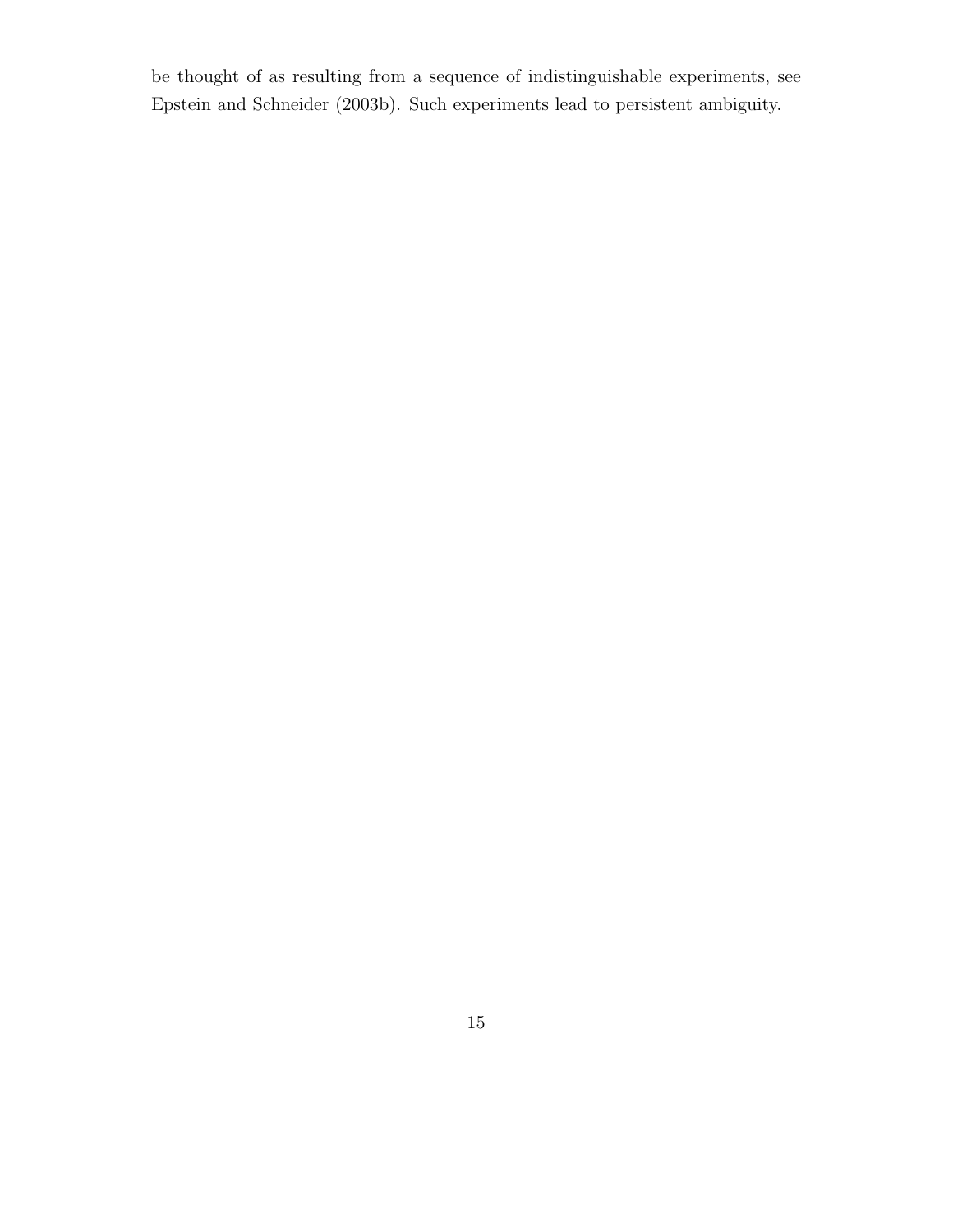## 6. Appendix.

#### Portfolio choice under ambiguity with risky endowments.

We first explain the features of optimal portfolio choice under ambiguity that our results of Section 3 rely on in a two-period model.

Consider an agent whose preferences over date-1 state-dependent consumption plans are described by multiple-prior expected utility with the set of probabilities  $\mathcal P$  and linear utility function. Date-1 endowment  $\tilde e$  is risky. There is a single asset with date-1 payoff  $\tilde{x}$  and date-0 price p. At first, we assume that short-sales are unrestricted.

The investment problem is

$$
\max_{c_0, h} \left[ c_0 + \beta \min_{P \in \mathcal{P}} E_P(\tilde{e} + \tilde{x}h) \right],
$$
\n
$$
\text{subject to } c_0 + ph = w_0,
$$
\n(25)

where  $w_0$  is date-0 wealth.

For any date-1 consumption plan  $\tilde{c}$  we denote the set of minimizing probabilities at  $\tilde{c}$  by  $\mathcal{P}(\tilde{c}) = \operatorname{argmin}_{P \in \mathcal{P}} E_P[\tilde{c}]$ . A necessary and sufficient condition for  $h^*$  to be a solution to (25) is that

$$
\min_{P \in \mathcal{P}(c^*)} \beta E_P[\tilde{x}] \le p \le \max_{P \in \mathcal{P}(c^*)} \beta E_P[\tilde{x}] \tag{26}
$$

where  $c^* = \tilde{e} + \tilde{x}h^*$ . Note that (26) can be equivalently written as  $p = \beta E_P[\tilde{x}]$  for some  $P \in \mathcal{P}(c^*)$ . The left-hand and the right-hand sides of (26) are equal if  $\mathcal{P}(c^*)$ is singleton which is exactly when the multiple-prior utility is differentiable at  $c^*$ .

The proof of (26) is a simple application of superdifferential calculus. We sketch the argument for completeness. Define function  $g : \mathbb{R} \to \mathbb{R}$  by  $g(h) =$  $\min_{P \in \mathcal{P}} E_P[\beta \tilde{e} + (\beta \tilde{x} - p)h].$  Function g is concave. A necessary and sufficient condition for  $h^*$  to be a solution to (25) is that  $0 \in \partial g(h^*)$ , that is, 0 lies in the superdifferential of g at h<sup>\*</sup>. It holds  $\partial g(h^*) = \{ \phi \in \Re : \phi = \beta E_P[\tilde{x}] - p$  for some  $P \in$  $\mathcal{P}(c^*)\}$ . We have  $0 \in \partial g(h^*)$  if and only if (26).

We focus now on the possibility of the solution being  $h^* = 0$ . If follows from (26) that  $h^* = 0$  is a solution to (25) if and only if

$$
\min_{P \in \mathcal{P}(\tilde{e})} \beta E_P[\tilde{x}] \le p \le \max_{P \in \mathcal{P}(\tilde{e})} \beta E_P[\tilde{x}] \tag{27}
$$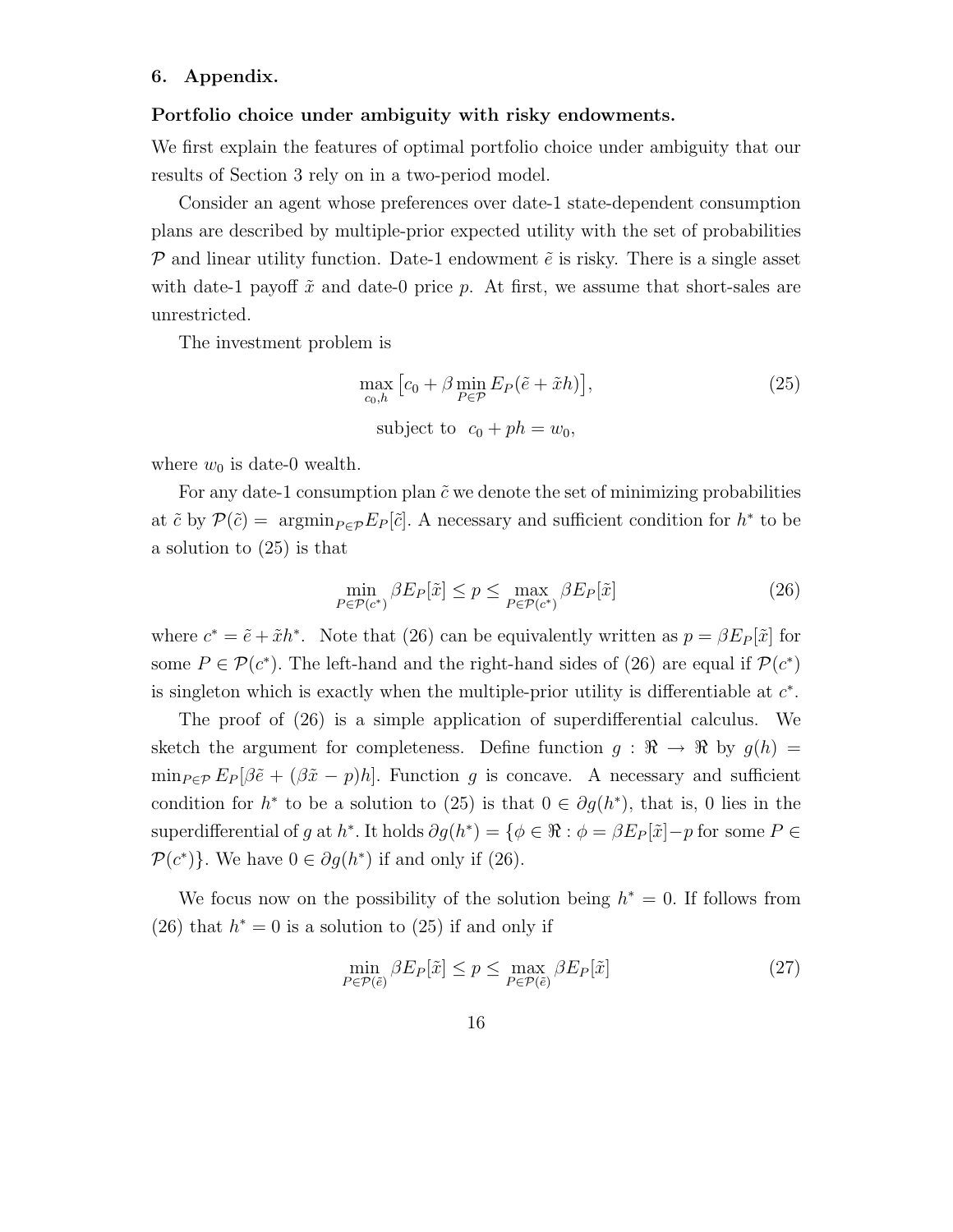If (27) holds with strict inequalities, then  $h^* = 0$  is the unique solution.

If there is zero short-sales constraint in the investment problem (25), then the optimal investment is  $h^* = 0$  if and only if  $p \ge \min_{P \in \mathcal{P}(\tilde{e})} \beta E_P[\tilde{x}]$ . If the inequality is strict, then  $h^* = 0$  is the unique optimal investment.

These observations extend the portfolio-inertia result of Dow and Werlang (1992). If date-1 endowment  $\tilde{e}$  is risk-free, then  $\mathcal{P}(\tilde{e}) = \mathcal{P}$  and it follows from (27) that the optimal investment is zero for all asset prices in the interval between the minimum and the maximum discounted expected payoff over all beliefs in  $\mathcal{P}$ .

Figure 1 illustrates the optimal investment under ambiguity with background risk and zero short-sales constraint. There are two states and consumption takes place only at date 1. The set of probabilities is  $\mathcal{P} = \{(\pi, 1 - \pi): 0.4 \leq \pi \leq 0.6\}$ . The unique probability measure in  $P$  that minimizes the expected value of endowment  $e_1 = (10, 5)$  is  $\pi_1 = (0.4, 0.6)$ . For asset price  $p = E_{\pi_1}[\tilde{x}]$ , holding one share of the asset - which results in consumption equal to  $e_1+(\tilde{x}-p)$  - is an optimal investments (as is zero holding). At this price  $p$ , the optimal investment for initial endowment  $e_2 = (5, 10)$  and subject to zero short-sales constraint is zero. This is so because  $p > E_{\pi_2}[\tilde{x}]$  where  $\pi_2 = (0.6, 0.4)$  is the probability minimizing the expected value of  $e_2$  over  $\mathcal{P}$ .

In a two-agent economy where both agents have the set of probabilities  $P$  but one has endowment  $e_1$  while the other has  $e_2$  and there is unitary supply of the asset traded under zero short-sales constraint, the equilibrium price of the asset is p. The first agent holds the asset. Note that  $p = \max_{P \in \mathcal{P}} E_P[\tilde{x}]$ .

## Dynamic portfolio choice under ambiguity.

Consider the recursive multiple-prior expected utility (14). Let  $\Delta u_t(c)$  denote date-t continuation utility in excess of current consumption, that is,

$$
\Delta u_t(c) \equiv u_t(c) - c_t.
$$

Let  $c^i$  and  $h^i$  be equilibrium consumption and asset holding of agent i. Event- $s_t$ plan  $(c^i(s_t), h^i(s_t))$  must solve

$$
\max_{c(s_t),h(s_t)} \left[ c(s_t) + \beta \min_{P \in \mathcal{P}(s_t)} E_P[e_{t+1}^i + (p_{t+1} + x_{t+1})h(s_t) - p_{t+1}h_{t+1}^i + \Delta u_{t+1}(c^i)|s_t] \right],
$$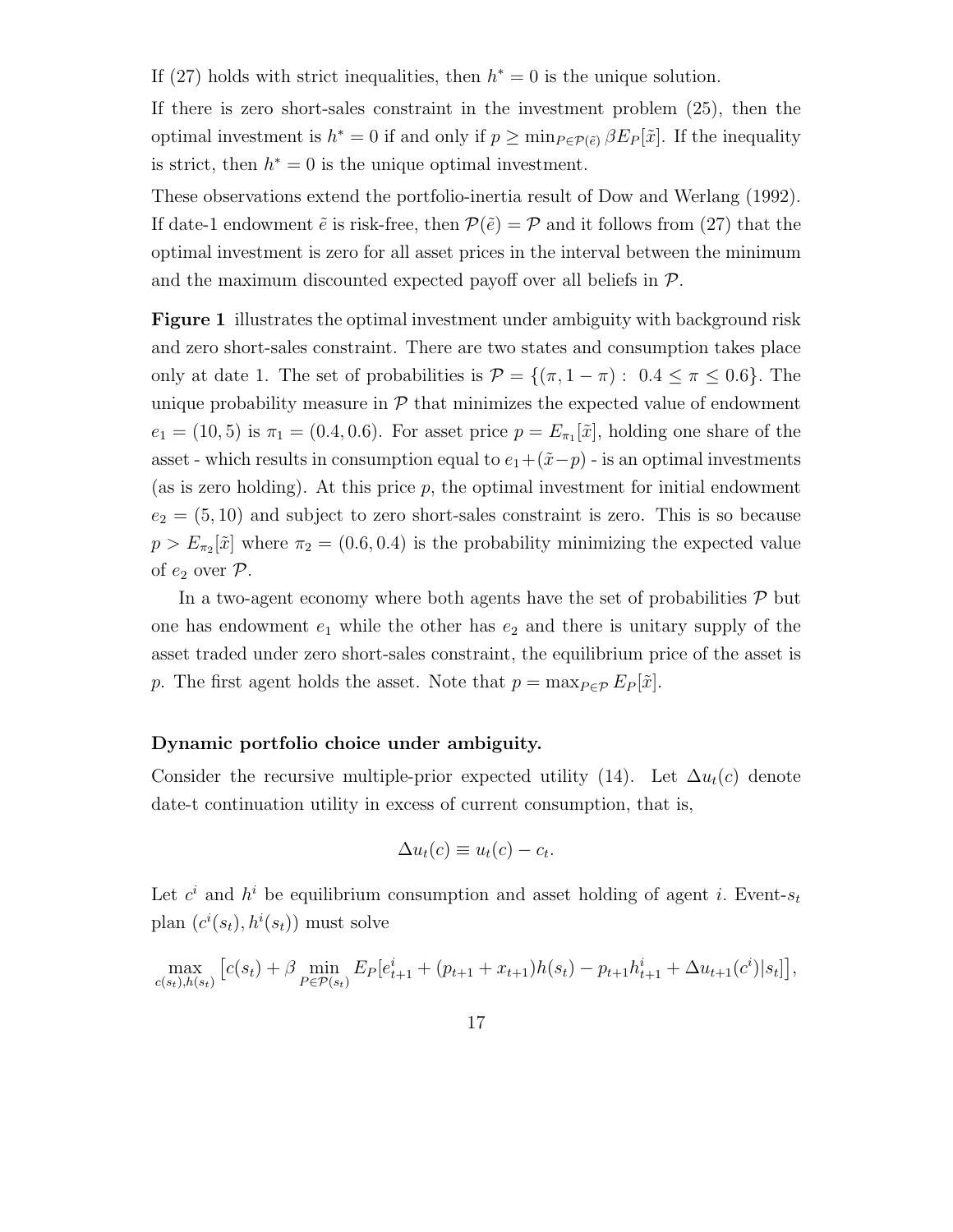subject to 
$$
c(s_t) + p(s_t)h(s_t) = w^i(s_t)
$$

where  $w^{i}(s_{t})$  denotes agent's wealth at  $s_{t}$ .

Let agent's *i* effective belief at  $c^i$  be

$$
P_t^i(s_t) = \operatorname{argmin}_{P \in \mathcal{P}_t(s_t)} E_P[u_{t+1}(c^i)|s_t].
$$
\n(28)

A necessary condition for  $h^{i}(s_t)$  to be a solution is

$$
\min_{P \in P_t^i(s_t)} \beta E_P[(p_{t+1} + x_{t+1}) | s_t] \le p_t(s_t) \le \max_{P \in P_t^i(s_t)} \beta E_P[(p_{t+1} + x_{t+1}) | s_t]
$$
(29)

If there is unique effective belief  $P_t^i(s_t)$ , then (29) simplifies to eq. (18). Because  $\mathcal{P}_t(s_t)$  of eq. (23) is a polyhedral set, there is a unique minimizing probability in (28) for almost every continuation utility.

The set of effective beliefs  $P_t^i(s_t)$  can be characterized as follows. First, it is easy to see that the probability that minimizes the expected value of nextperiod endowment of agent *i* is  $Q^{i}(s_t)$ . Continuation utility  $u_{t+1}(c^i)$  differs from endowment by the term  $(p_{t+1} + x_{t+1})h^{i}(s_t) - p_{t+1}h^{i}_{t+1} + \Delta u_{t+1}(c^{i}).$  The first part  $(p_{t+1} + x_{t+1})h^{i}(s_t) - p_{t+1}h^{i}_{t+1}$  is the net-payoff of portfolio strategy. It depends on dividends, but not on the agent's endowment. The same holds for excess continuation utility  $\Delta u_{t+1}(c^i)$ . It depends on dividends, but not on the agent's endowment. Therefore the minimizing probabilities for next-period continuation utility are the same as those for next-period endowment. Therefore agent's i effective belief is  $Q^i(s_t)$ .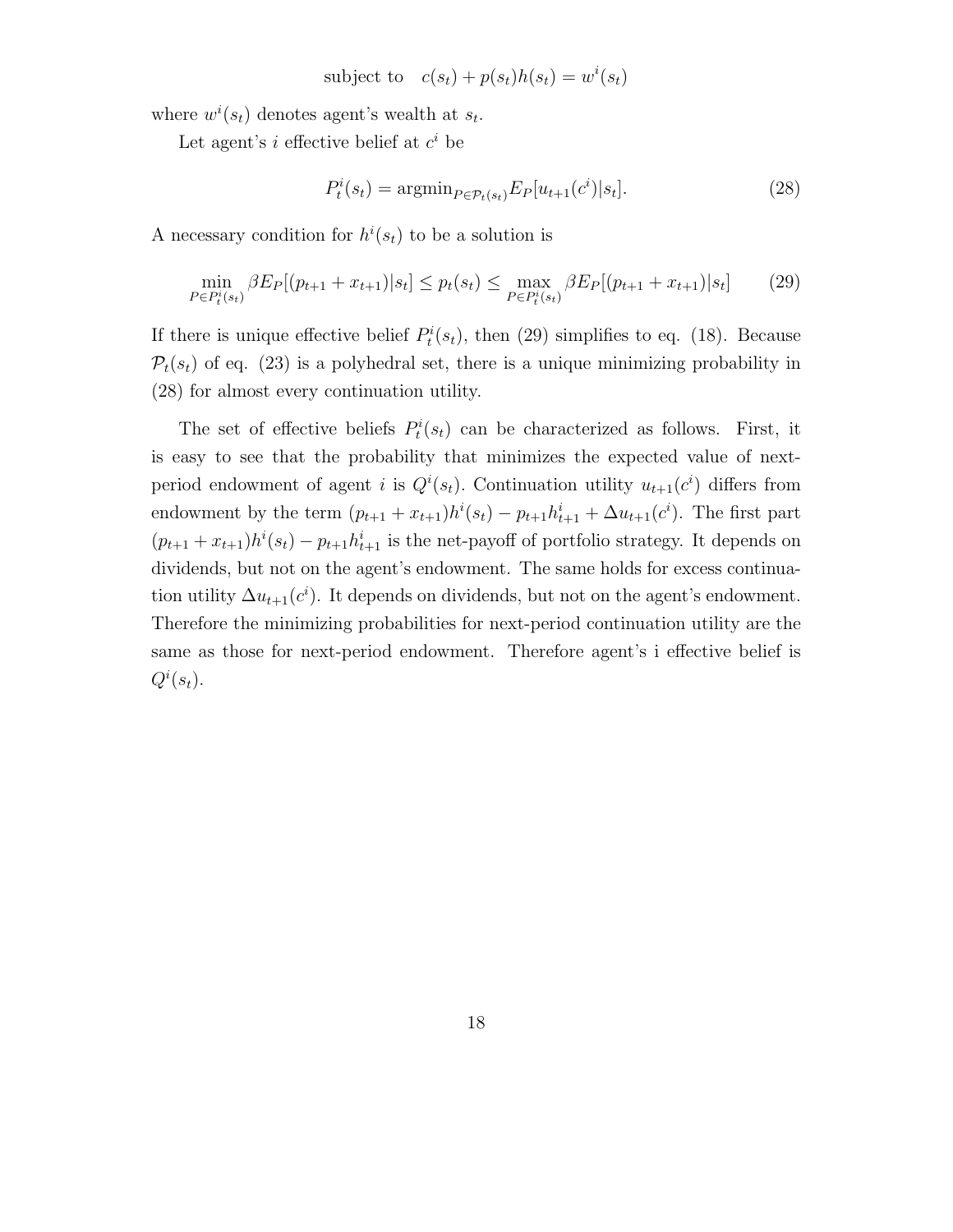

Figure 1: Equilibrium under ambiguity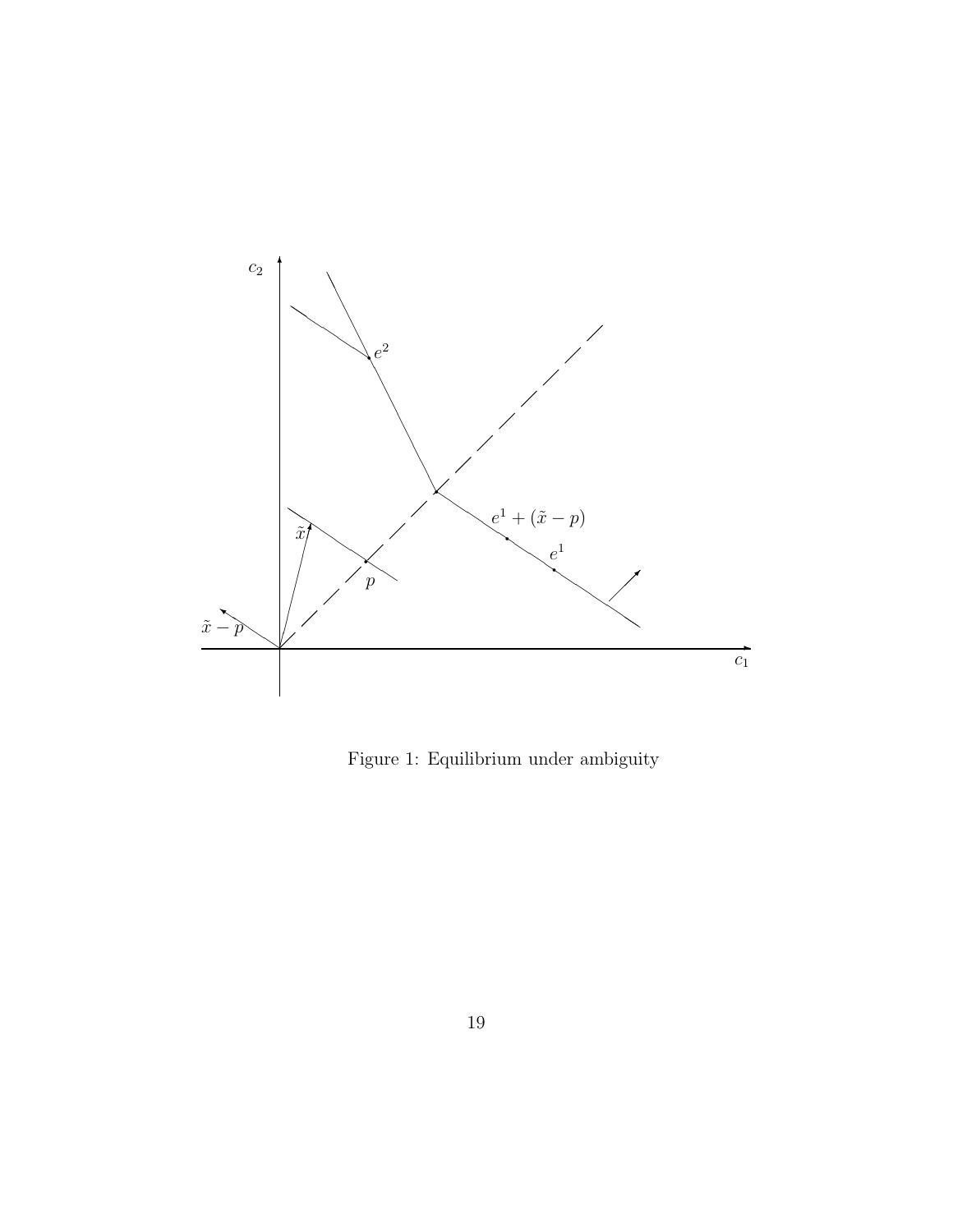# References

- Blackwell, D. and L. Dubins, "Merging of Opinions with Increasing Information," The Annals of Mathematical Statistics, 33, (1962).
- Cao, H., Wang, T. and H. Zhang, "Model Uncertainty, Limited Market Participation and Asset Prices," Review of Financial Studies. (2005), 1219–1240.
- Dow, J. and S. da Costa Werlang "Uncertainty aversion, risk aversion, and the optimal choice of portfolio," Econometrica, 60:197-204, 1992.
- Easley, D. and M. O'Hara, "Ambiguity and Nonparticipation: The Role of Regulation," Review of Financial Studies, 22, 593–624, 2009.
- Epstein, L. and M. Schneider, "Recursive Multiple Priors," Journal of Economic Theory 113, (2003), 1-31.
- Epstein, L. and M. Schneider, "IID: Independently and Indistinguishably Distributed," Journal of Economic Theory 113, (2003b), 32-50.
- Epstein, L. and M. Schneider, "Learning under Ambiguity," Review of Economic Studies. (2007), 1275–1303.
- Gilboa, I. and D. Schmeidler, 1989, "Maxmin expected utility with nonunique prior," Journal of Mathematical Economics, 18, pp. 141-153.
- Harrison, M. and D. Kreps, "Speculative Investor Behavior in a Stock Market with Heterogeneous Expectations," Quarterly Journal of Economics, 42, (1978), 323–36.
- Illeditsch, Ph. "Ambiguous Information, Portfolio Inertia, and Excess Volatility," Journal of Finance, 66:2213-2247, 2011.
- Ljungquist A. and W. Wilhelm, "IPO Pricing in the Dot-com Bubble," The Journal of Finance, 43, (2003), 723–751.
- Marinacci, M. "Learning from Ambiguous Urns" *Statistical Papers*, **43**, (2002), 145–151.
- Morris, S. "Speculative Investor Behavior and Learning," Quarterly Journal of Economics, 42, (1996), 1111–1133.
- Mukerji S. and J.M. Tallon (2001), "Ambiguity Aversion and Incompleteness of Financial Markets," Review of Economic Studies, 68, 883–904.
- Ofek, E. and M. Richardson, "DotCom Mania: The Rise and Fall of Internet Stock Prices," The Journal of Finance, 43, (2003), 1113–1137.
- Ozsoylev H. and J. Werner, "Liquidity and Asset Prices in Rational Expectations Equilibrium with Ambiguous Information," Economic Theory, 48, 469-491,